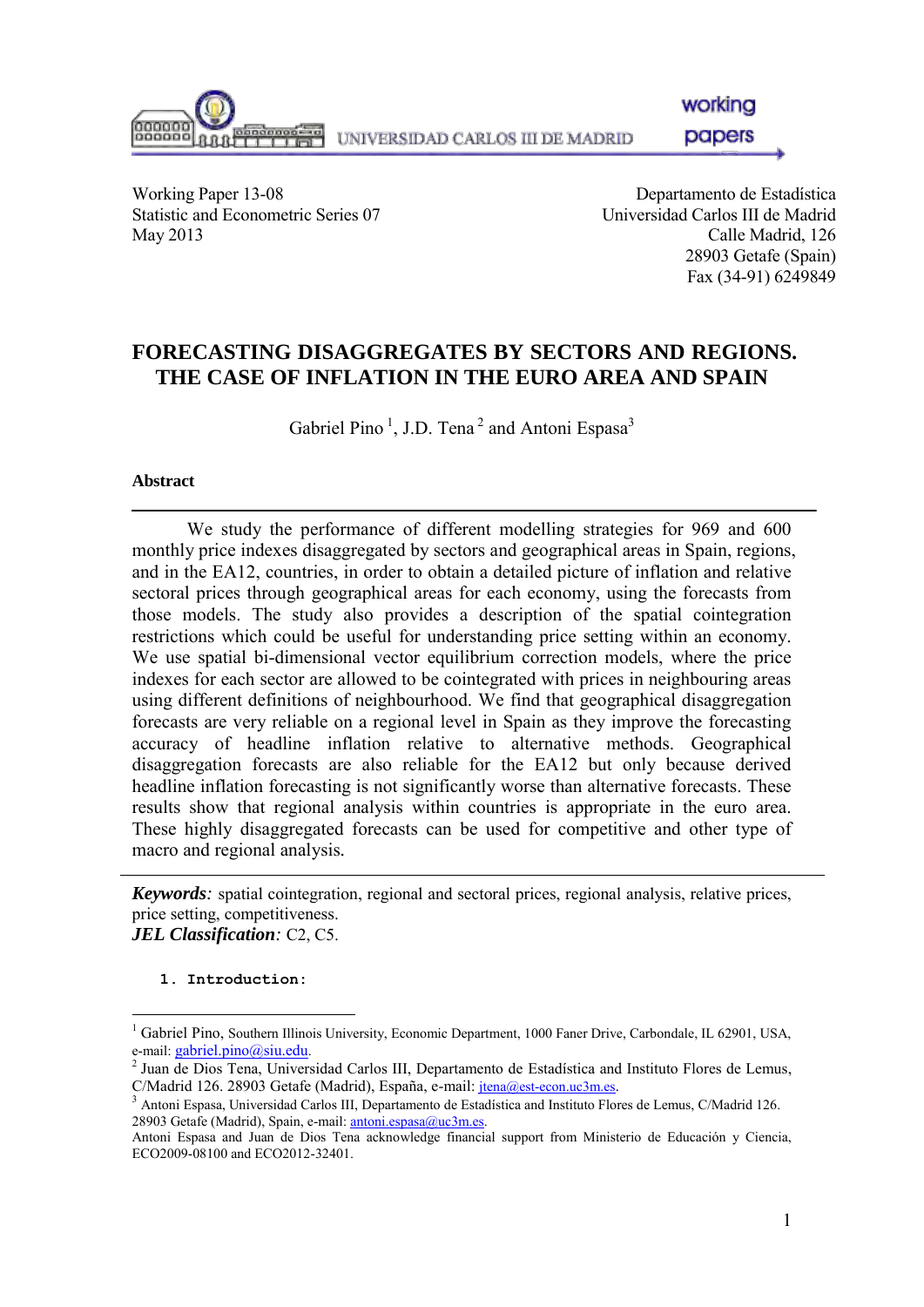Forecasting a headline rate of inflation by considering information about sectoral disaggregates has received recently considerable attention; see, among others, Hendry and Hubrich (2011). Espasa and Mayo (2012) argue that in a variable such as inflation the aggregate and all its disaggregates matter for policy and investment decisions and they focus their attention on forecasting both aggregate and disaggregates, taking some of the common features in the latter into account. There is a large amount of information about the consumer price index of any developed economy, as Statistical Offices provide breakdowns of the respective CPIs by sector and region. A first attempt to use this double disaggregation for forecasting purposes can be found in Espasa and Albacete (2007), where the authors work with a breakdown of the euro area Harmonized Index of Consumer Prices in just two sectors and five geographical regions, using block-diagonal VEqCM. They find evidence in favour of double disaggregation. More recently, Tena et al. (2010), working with a limited geographical disaggregation for Spanish inflation, find support for the use of disaggregation by sector and region for forecasting aggregate Spanish inflation. This paper extends previous research by considering double disaggregation in two different contexts of economic integration of the geographical areas. Thus the paper studies inflation in the Euro area and Spanish economies using the most detailed information by sector and country or region, respectively. A comparison of the results of geographical breakdowns by country, euro area, with breakdowns by region, Spain, provides interesting results about the sectoral cointegration between areas and evolution of relative prices.

The vast amount of information derived from disaggregation is very useful for really understanding the evolution of inflation in a given country or economic area, particularly through the relative performance of prices indexes through sectors in different regions or members' states. Consequently, the literature on price setting and inflation persistence also recently focused on disaggregate data – initially only sectoral disaggregation- and has obtained results which significantly differ from previous ones based on aggregate data, see Clark (2006) and references therein. More recently, two contributions by Beck et al. (2009) and Beck et al. (2011) highlight the importance of considering regional factors and a combination of regional and sectoral factors, respectively, for explaining the heterogeneity of disaggregated inflation rates in the euro area. The former identifies the presence of area wide and national components that drive price dynamics in 70 European regions. However, a national factor extracted from series that ignore disaggregation by sector could represent a mixture of national-specific component and other non-national specific factors. This issue is contemplated in Beck et al. (2011), who extract aggregate, sector, country specific and regional orthogonal components from 730 inflation series, which consider a regional break down with 12 sectors in the regions of six euro area countries. They find that region-specific idiosyncratic components explain a significant part of price variations. Considering the variation of price series on regional and sectoral levels is the motivation for this paper. However, unlike the previous authors, our prime interest is to evaluate the forecasting performance of models for disaggregated price data, not only as something of interest in itself but also as the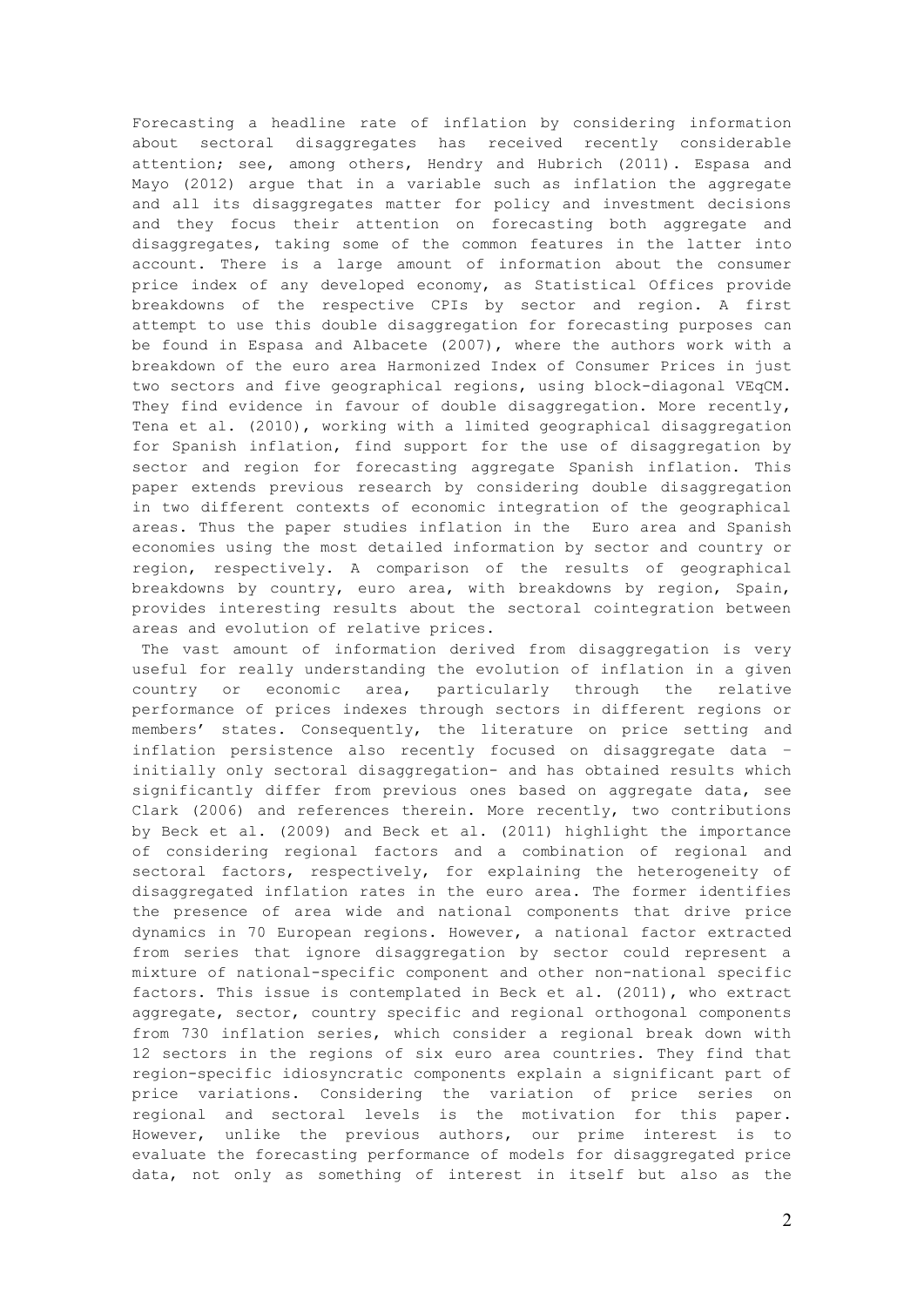first step before proposing other economic analysis with this type of models. Two additional important differences from the previous literature are as follows. First, we consider the possible presence of cointegration between neighbouring prices instead of basing the analysis on differentiated series. The question of cointegration between regional sectoral prices could also be interesting in the study of price setting and should in any event be taken into account when modelling inflation rates. Secondly, in line with Espasa and Mayo (2012), we consider a maximum number of sectors, 50 and 57 for the euro area and Spain, respectively. The problem with using intermediate aggregates from these basic 57 and 50 sectors is that common features present between subsets of the basic sectors could disappear in a priori definitions of broader sectoral intermediate aggregates. Thus, working with basic sectors is important for avoiding the problem of aggregation bias that could result from grouping heterogeneous sectors together.

Providing forecasts of disaggregated price indexes is valuable in itself as it enables central bankers and entrepreneurs to identify how different sectors along regions are affected by different types of economic shocks, with a view to designing an efficient monetary policy, making investment decisions or receiving valuable signals about a possible lack of competitiveness. These economic agents not only need to know this detailed information from the past, but also its forecasts in individual and relative terms. In this paper we are interested in formulating a forecasting procedure for all the disaggregates of a macro-variable such as inflation at the highest level of breakdown by sector and geographical area. The procedure in itself is important because we could easily have around one thousand disaggregates to forecast.

Espasa and Albacete (2007), in a breakdown of two sectors and five areas, work with VEqCM models and Espasa and Mayo (2012) show the importance of considering not only common trends but also common cycles in forecasting inflation by a full sectoral breakdown which, in the case of US inflation involves 160 sectors. These authors forecast disaggregates by single-equation models that include restrictions derived from the existence of common features between the components. They also show that component forecasting by ARIMA models is not very accurate. The above literature implies that the consideration of restrictions between large number of components is crucial when attempting to forecast them. The main characteristic of our approach, relative to the previous papers, consists of using double criteria in the breakdown with the maximum number of components in each case. Our work represents a first attempt to forecast components at this highest disaggregated level considering some restrictions between components. In this framework, a general approach for considering restrictions would be too complex. Espasa and Mayo (2012) show the interest of restrictions as common trends from sectoral breakdowns, in this paper we limit ourselves to the study of restrictions from geographical breakdown, particularly spatial cointegration restrictions. The results obtained could identify significant or unimportant aspects to be considered in further research aimed at formulating a more complex forecasting procedure with a more general method for including restrictions between the large number of components present in this type of problem.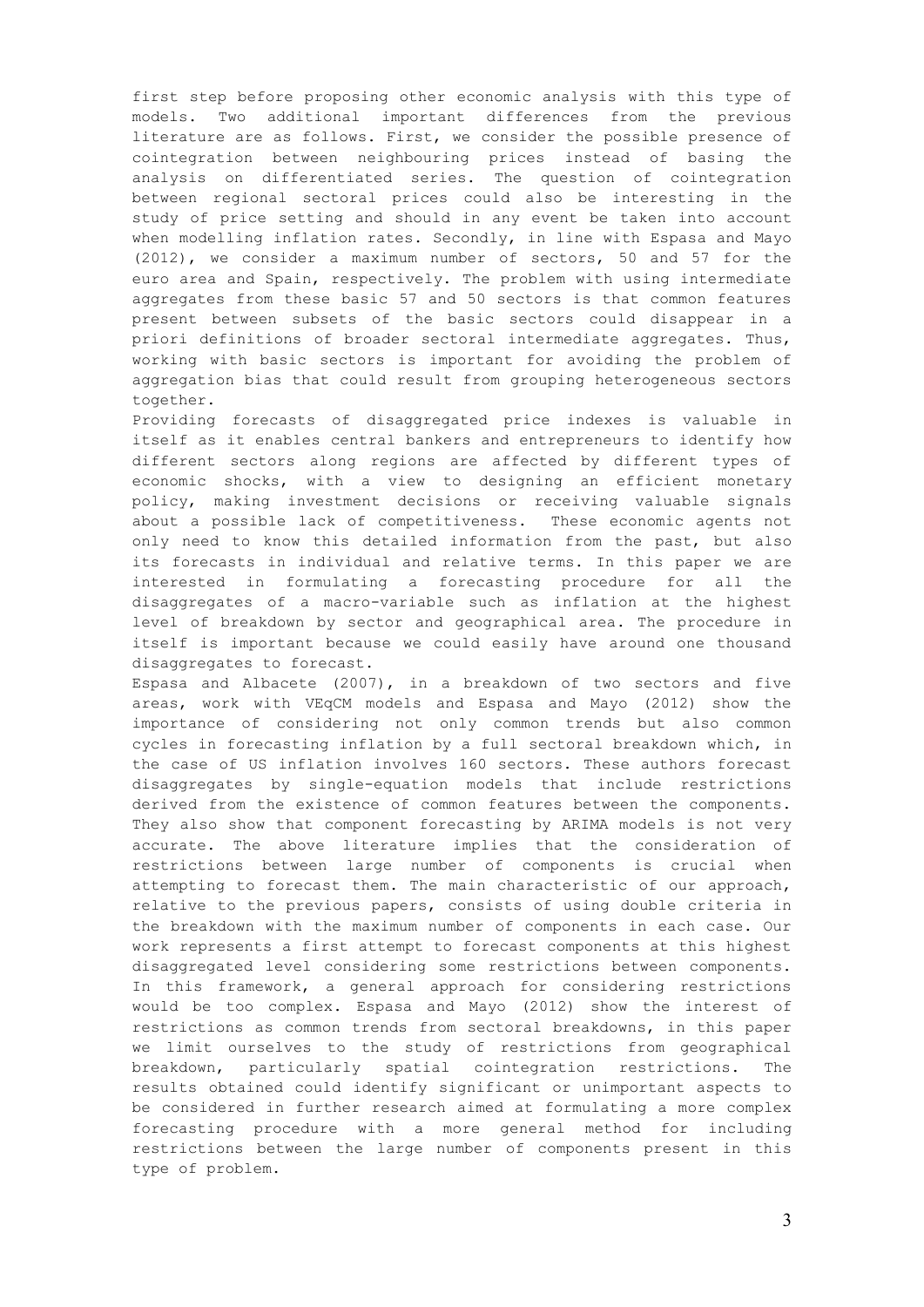Forecasts of a large number of components will be useful if they are reliable. This could be tested for each component, but it does not seem to be sufficient. As the components add up to an aggregate, it has to be tested whether the forecast of the aggregate obtained by aggregating the forecasts of the components is, at least, not significantly worse than the alternative forecasts of the aggregate using the same or smaller information sets. Thus one aim of the paper is also to study different procedures for forecasting disaggregated price indexes by sector and region and to show that those forecasts are reliable because their aggregation gives a forecast of the aggregate, which at least is not worse than alternative forecasts.

As mentioned above, in this study we want to focus on cointegration restrictions in a given sector price through geographical areas. In fact, in this paper we do not focus on the national sectors' cointegration restrictions studied in Espasa and Mayo (2012) but concentrate our efforts on studying cointegration of a given sector through regions. Therefore we have a spatial cointegration issue in which there is only one neighbourhood level. However, we do not know the appropriate definition of neighbour and we need to test different definitions before choosing the definition with the best performance.

The existence of spatial cointegration could be very different when breaking down the CPI of an economic area such as the euro area by sector through country members than when applying such a breakdown to the sectors of the regions in a state economy. We therefore apply our analysis to the 12 states of Euro area 12 (EA12 henceforth) and the 17 regions of the Spanish economy.

It is widely recognized in the literature, that the question of whether a direct or indirect procedure is best for forecasting an aggregate is largely empirical. In our case, the question is whether, because of the curse of dimensionality, double breakdown by sector and geographical region performs worse than breakdowns based on a single criterion, sector or region. In the case of Spain we go from 57 price indexes for the sectors available on a national level to 969 price indexes when considering these sectors within each of the 17 Spanish regions.

This paper analyses different strategies for forecasting 600 and 969 monthly price indexes disaggregated by sector and geographical area in the EA12 and Spain, respectively. We deal with the curse of dimensionality by specifying and estimating ARIMA models as well as alternative spatial bi-dimensional vector equilibrium correction (SVeqCM) models where the price indexes for each sector in a particular geographical area is allowed to be cointegrated with the respective price in neighbouring areas using different definitions of neighbourhood based on geographical, economic and sociological considerations.

Irrespective of the empirical answer to the question in the previous paragraph, when dealing with several hundreds of time series the presentation of results and forecasts in simple way, to capture main traits, is crucial, to prevent many people from ignoring the valuable outcome of this type of exercise. Using blanks, stars and colours, for instance, we show that results related to the 600 EA12 or 969 Spanish price indexes can be presented in a friendly way.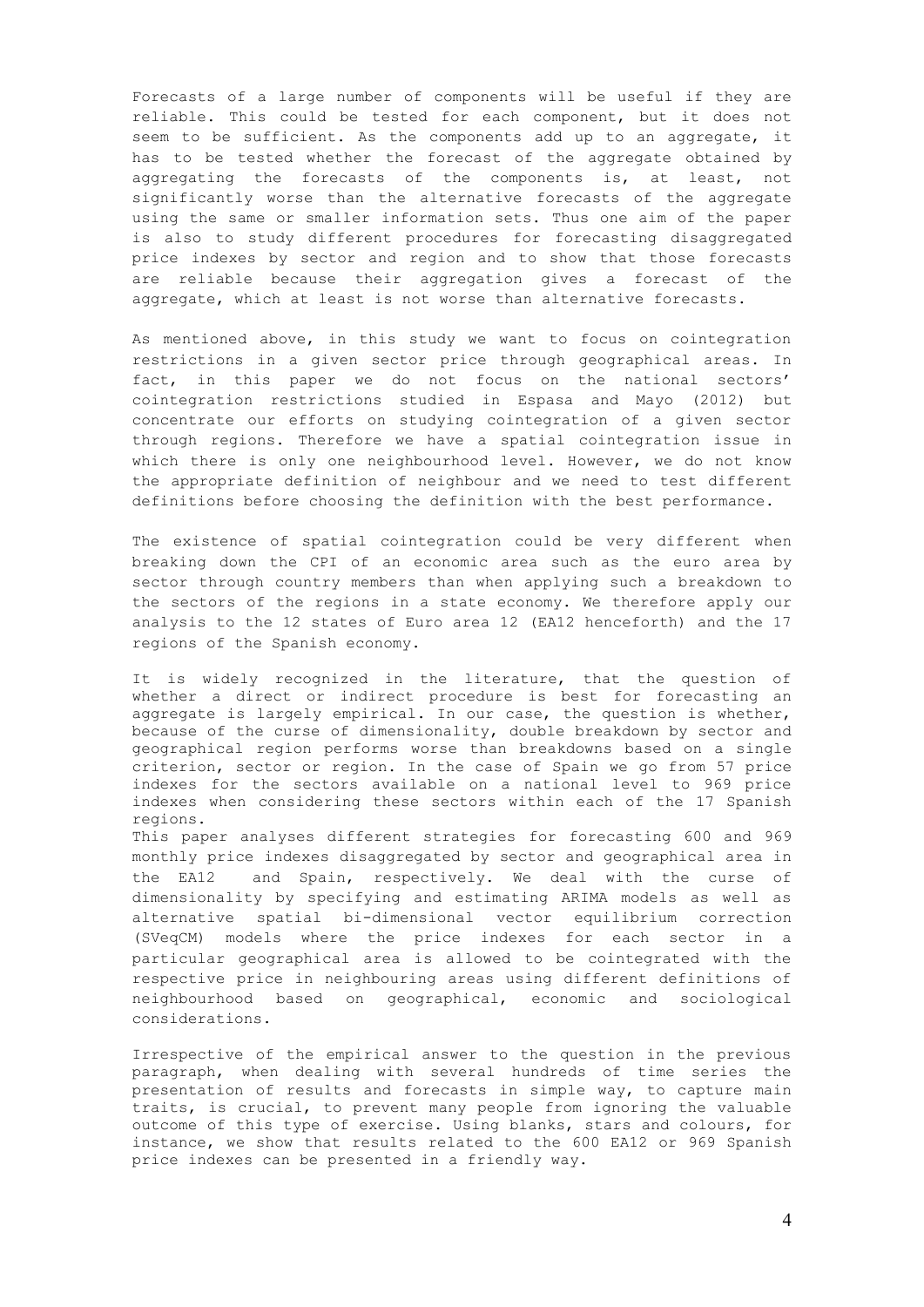The structure of this paper is as follows. The next section describes and analyses the main features of the time series used in the paper. Section 3 presents and discusses the different methodologies considered for forecasting inflation in Spain and the Euro Area 12, and a discussion of the forecasting results of those methodologies can be found in Section 4. Some concluding remarks follow in Section 5.

## **2. Data Description**

-

We use both aggregate price indexes as well as information related to different sectors and geographical areas. More specifically, we consider the following series: 1) the aggregate HICP for EA12 and the Spanish Consumer Price Index; 2) price indexes for 50 sectors in the EA12 and 57 sectors in the Spanish economy; 3) aggregate price indexes for each of the 12 EA countries and the 17 Spanish regions; and 4) disaggregated sectoral price indexes for the 12 EA countries and for 17 regions in Spanish<sup>4</sup>. Price series for the different Spanish regions (aggregated and disaggregated by sectors) are available from the Spanish Statistical Office (http://www.ine.es). At the European level, disaggregated price series by sectors and countries were obtained from the European European Commission

(http://epp.eurostat.ec.europa.eu/portal/page/portal/eurostat/home). Spanish series cover the 1993:01-2009:12 period while EA12 series are available from 1996:01 to 2009:12.We use data up to 2005 to estimate the models and the remaining four years (2006:01-2009:12) to compare the forecasts obtained under different strategies.

For the EA12 Eurostat offers weights of the different countries in order to map the aggregate inflation rate in the EA12 with the national inflation series. However, for Spanish regions this information is not available from the Spanish Office for National Statistics (INE). The problem is solved using as weights each region's share of expenditure in Spanish expenditure. Indeed, the inflation series obtained by this aggregation is almost identical to the official Spanish inflation rate. Weights at the sector level, on the other hand, are available from the INE and the Eurostat. These institutions formulate the aggregate price index for each region based on a chain Laspeyres price index in both cases. During the forecasting exercise, we aggregate inflation projections by using weights computed with information up to the last available period.<sup>5</sup>,  $\delta$ 

In Tables 1 and 2 we report descriptive statistics, similar to those in Beck et al. (2011), for Spain and the EA12 respectively. In general, and consistently with Beck et al. (2011), Imbs et al. (2005) and Pesaran and Smith (1995), disaggregated inflation shows low levels of persistency which could indicate that persistence of aggregated

<sup>&</sup>lt;sup>4</sup> A description of the sectors, regions, and countries can be found in the Appendix. In fact in Spain there are 18 regions since the autonomous cities of Ceuta and Melilla can be consider as another region. We have been working with these 18 regions but for the purpose of simplification only the results for the first mentioned 17 regions are reported through the paper.

<sup>&</sup>lt;sup>5</sup> In the Spanish case, the aggregate for Ceuta and Melilla regions was broken down in two since 2007 and therefore it is not possible to have the complete series. Hence, given the low weight of these two autonomous cities that only represent 0.2% of the total national expenditure, in this particular case we restrict our analysis to the aggregated price index for Ceuta y Melilla in all the cases by aggregating both series since 2007 according to the share in the total Spanish expenditure.

<sup>&</sup>lt;sup>6</sup> In the case of the EA12 Consumer Price Index, the only irregularities are for the series of education in Belgium and other major durables for recreation and culture in Austria that are only available from 1999:12. Therefore, in these two cases, models were specified and estimated using the information available from that date. Also, other major durables for recreation and culture in the case of Spain was only available from 2006:12 and it was dropped from the analysis and weights were rescaled for this fact.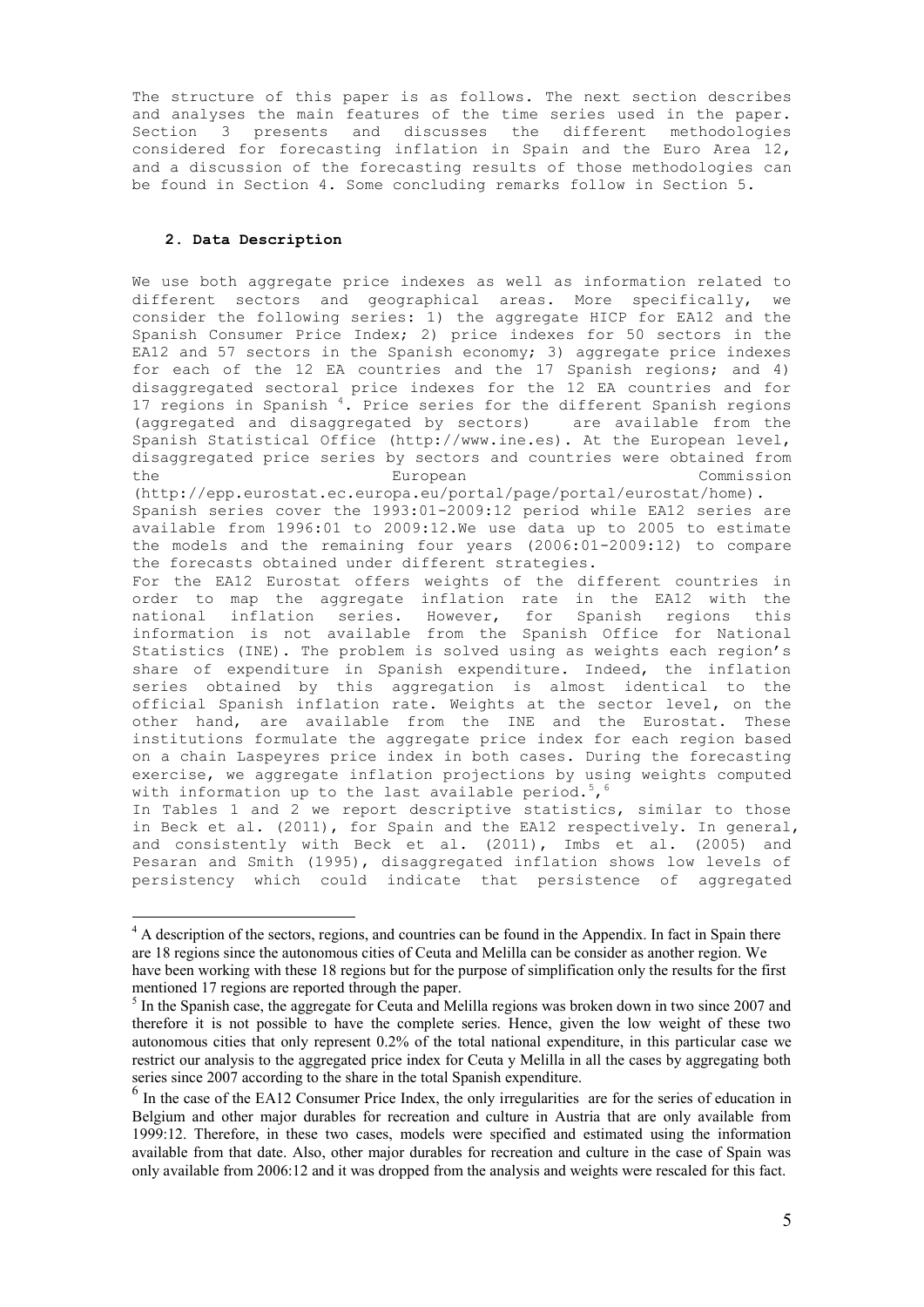inflation comes as a result of aggregation bias that is generated by aggregating heterogeneous price series. A second fact we observe for both Spain and the EA12 is that there is more heterogeneity across sectors than across geographical areas. Also, the last column of the tables indicate a relatively higher degree of comovement between regions for a given sector than among different sectors for a given region or country. This enhances the importance of taking into account links by sectors in different geographical areas in order to capture the dynamics of disaggregated series in an accurate way. Moreover, fairly heterogeneous values for mean and volatility for each of disaggregate series suggest the convenience of using disaggregated models by sectors and regions to have a complete picture of the Spanish and European inflation.

[INSERT TABLE 1]

[INSERT TABLE 2]

Figures of price series in levels are not shown to save space; however, their inspection reveals that most of them grow smoothly during the period under consideration. Series in first differences, on the other hand, show regular crossing points and no obvious trend. Additionally, many series, for example prices of lamb, fish, potatoes, vegetables, package holidays, accommodation services, etc. exhibit a clear seasonal behaviour.

For a formal test on the number of unit roots in the series we employed the methodology proposed by Osborn et al. (1988) (OCSB henceforth) who extended the procedure of Hasza and Fuller (1982) to seasonal time series for monthly data. Although we are aware of other more sophisticated procedures to investigate the presence of seasonal unit roots such as the tests proposed by Franses (1991) and Beaulieu and Miron (1993), we choose the OCSB test because of simplicity enables us to determine whether or not to take seasonal differences instead of testing one by one unit roots at each of the harmonic frequencies of the seasonal cycle.

Results of the test for the disaggregate prices indicate that at the 5% confidence level the majority of the price series requires only one regular difference (and no seasonal differences) to become stationary. For example, at the 5% significant level, results of the tests indicate that for the five biggest Spanish communities, Andalusia, Catalonia, Madrid, Basque Country, and Valencia, the 77%, 77%, 75%, 72%, and 74% of their sectors can be considered integrated of order one respectively (the average of this proportion for the 17 Spanish communities is 77%). Moreover, at the same confidence level, in the EA12 countries these percentages are 88%, 80%, 84%, and 80% for Germany, Spain, France, and Italy which represent about the 80% of the weighting in the inflation of the EA12 (the average of this proportion for the 12 countries is 85%). Also, in the OCSB equation the null of not significant seasonal dummies is rejected at the 5% in 47%, 49%, 53%, 53%, and 42% of the series in Andalusia, Catalonia, Madrid, Basque Country, and Valencia respectively (the average for the 17 communities is 42%) whereas in the EA12 countries this hypothesis can be rejected in the 42%, 58%, 52%, and 46% of the cases for Germany, Spain, France, and Italy (the average for the 12 countries is 52%). As a robustness exercise, for the annual rate of inflations in each of the sectors in the different Spanish regions and countries in Europe we run the Pesaran (2006) panel unit root test that allows for cross sectional (spatial) dependence. Results of the test indicate that the null hypothesis is rejected at the 5% in all the cases for Spain and also for practically all the EA12 series with the only exception of actual rental for houses. Consistently with this analysis, we specify econometric models in the following sections by assuming that the different price series are generated by unit root processes and allowing for deterministic seasonality in the cases seasonal dummies are jointly significant. However, for robustness we also consider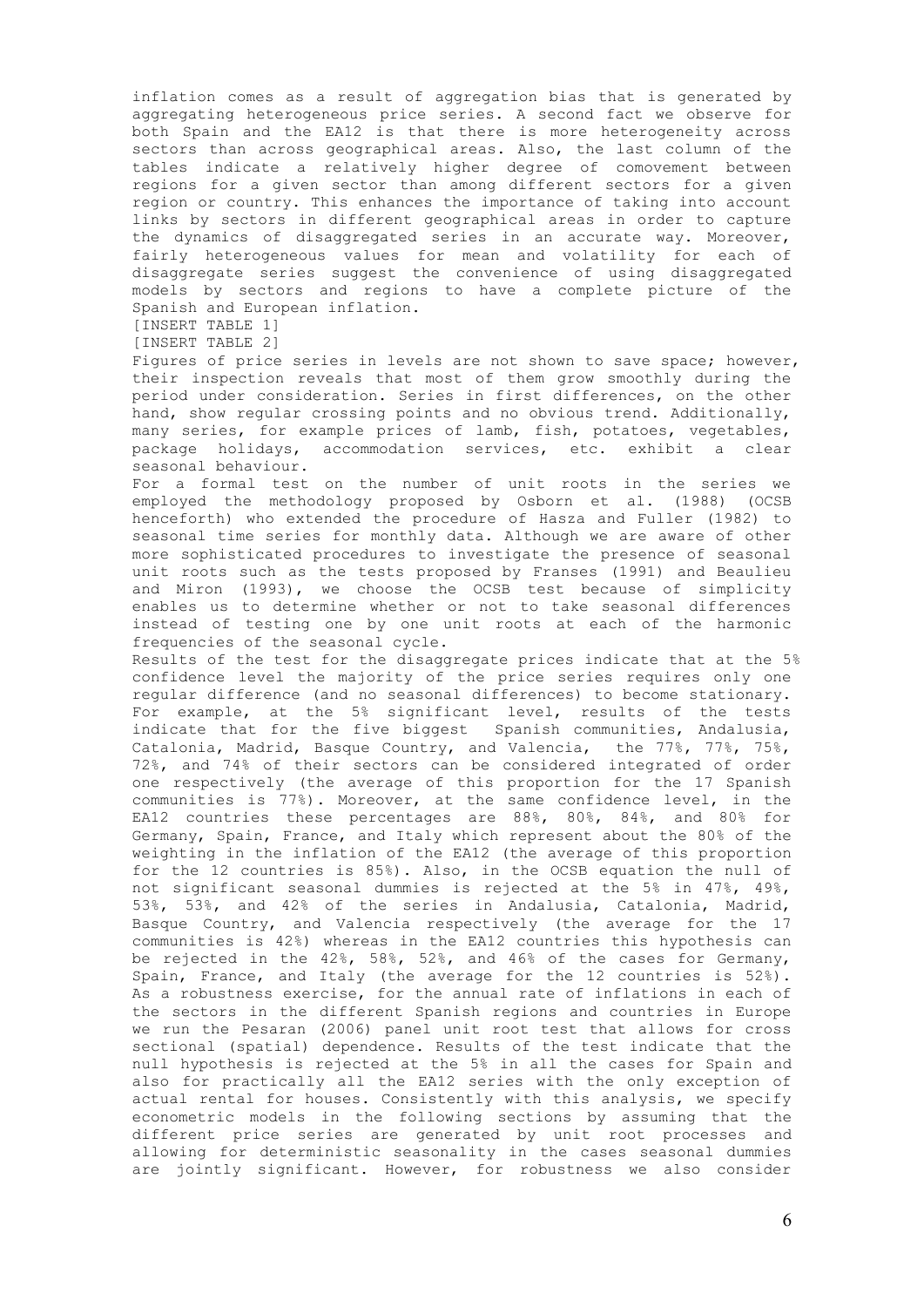projections obtained under ARIMA models based on alternative hypothesis about the number of unit roots in the models.

## **3. Strategies to forecast regional inflation by sectors in Spain**

## **and the Euro Area**

In this section we present the strategies to forecast inflation rates disaggregated by sectors and geographical areas in Spain and the EA12 for the period 2006:01-2009:12. We evaluate this forecast based on models applied to different degrees of disaggregation. More specifically, for both Spain and the EA12, we compare results obtained from a benchmark strategy, denoted by B, based on a simple ARIMA model specified for the aggregate inflation in Spain and the EA12, with those obtained from a number of alternative strategies that consider different econometric specifications and disaggregation schemes. These strategies can be split in two main groups. The first one refers to the use of ARIMA models applied to disaggregated series by sectors and geographical areas in Spain and the EA12. The second approach is based on the specification and estimation of alternative spatial vector equilibrium correction (SVeqCM) models in which the price indexes for each sector is allowed to be cointegrated with prices in neighbouring geographical areas using different definitions of neighbourhood based on geographical, economic and sociological considerations as well as alternative definitions of neighbourhood based on cointegration tests. The different approaches correspond to different ways to deal with the curse of dimensionality. In fact, under the first strategy each of the individual time series is restricted to depend only on its own past values whereas in the second strategy besides past values we allow for the presence of a long-run equilibrium between prices in the same sector for two neighbour areas.

In all the cases, we forecast inflation by following a recursive scheme; see for example Faust et al. (2005) and West (2006). Under this approach, the size of the sample used to estimate the parameters of the different models at each forecasting base grows by one observation.

In the remaining of this section we explain the main features of the two big groups of methodologies used in this paper to forecast inflation in Spain and the EA12.

# **3.1. Disaggregated ARIMA models by sectors and geographical areas.**

The first alternative strategy (A1 henceforth), obtains headline inflation forecasts in the EA12 and Spain from aggregating ARIMA forecasts for each of the 12 European countries and 17 Spanish regions respectively. Under the second strategy, denoted by A2, we consider sectoral disaggregation and specify ARIMA models for price indexes in 57 Spanish sectors and 50 sectors in the EA12. The third strategy (A3), considers both sectoral and geographic disaggregation. Thus inflation forecasts in each Spanish region and each European country can be obtained from the aggregation of forecasts in the different sectors of that specific geographical area and they can be aggregated again to obtain the headline inflation forecast in Spain and the EA12. In all cases, our ARIMA models are specified using the TRAMO/SEATS automatic procedure; see Gomez and Maravall (1996).

# **3.2. Vector Equilibrium Correction (VeqCM) Models with Spatial Cointegration**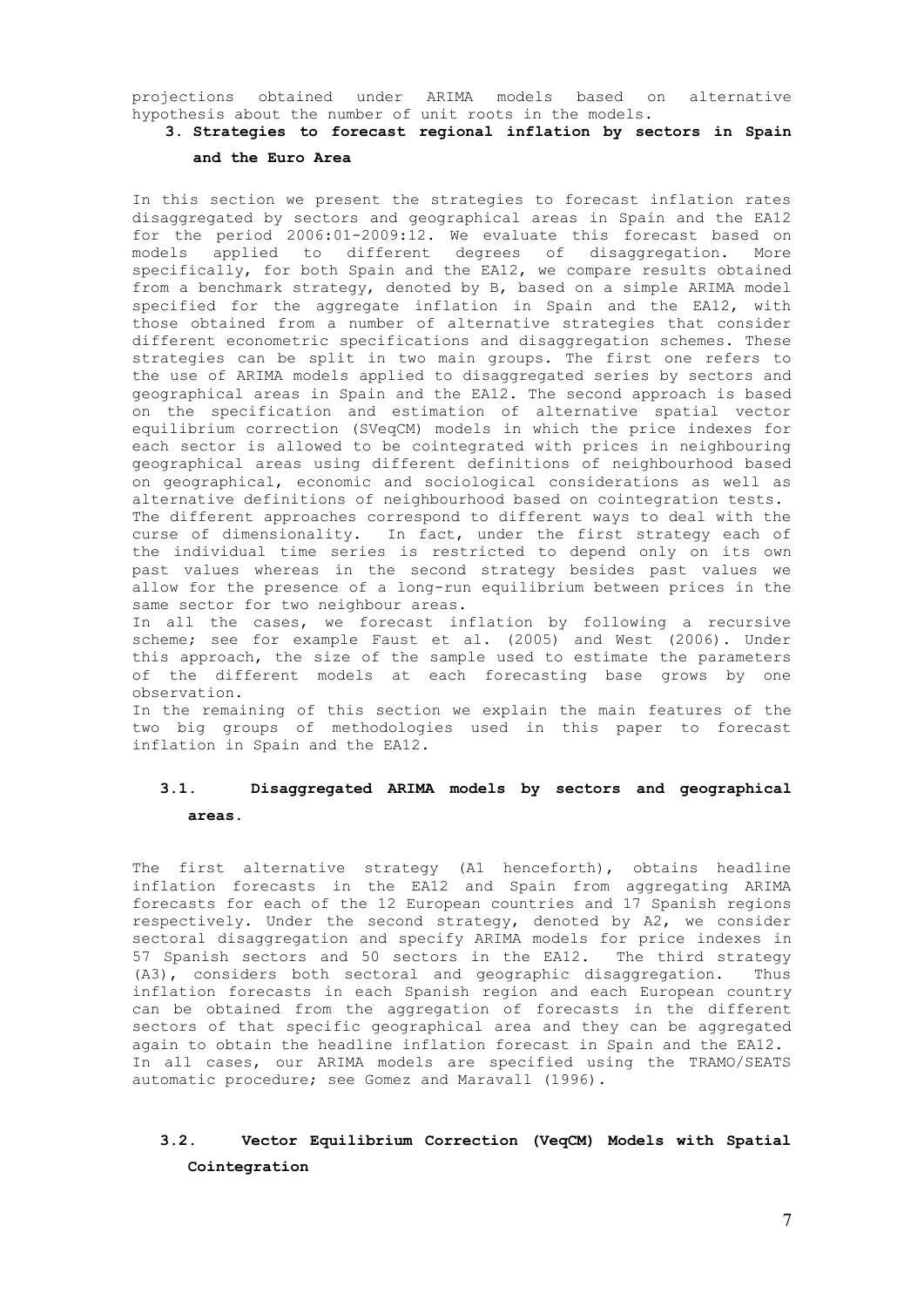We also consider VeqCM models to characterize the dynamic pattern for each of the sectoral regional price series. The prototype model takes the form

$$
\Delta p_{i,j,t} = \gamma_{i,j} + \alpha_{i,j} [\beta_{i,j}] \begin{bmatrix} p_{i,j,t-1} \\ 1 \end{bmatrix} + \Phi_{i,j} \Delta p_{i,j,t-1} + \Gamma_{i,j} D_{1t} + \Psi_{i,j} D_{2t} + \varepsilon_{i,j,t} (1)
$$

where  $p_{\text{int}}$  is a (2x1) vector containing (logs of) price levels in sector i for a region or country j and its neighbour to be defined;  $\gamma_{\text{j}}$ is a (2x1) vector of intercept parameters;  $\alpha_{i,j}$  and  $\beta_{ii}$  are respectively the (2x1) adjustment and cointegration vectors;  $\delta_{i,j}$  is a scalar which allows for a constant in the cointegration relationship;  $\Phi_{ii}$  is a matrix that accounts for the short-run dynamics;  $D_{1t}$  includes centered seasonal dummies and  $\Gamma_{ij}$  is the matrix of parameters associated to these dummies;  $D_{2t}$  are centered seasonal dummies that only takes nonzero values from 2002:01 to take into account the structural break in the seasonal pattern in many disaggregated series in Spain and the EA12 and  $\Psi_{i,j}$  is the matrix of parameters associated to this second group of seasonal dummies; and  $\varepsilon_{ijt}$  is a (2x1) vector of serially uncorrelated errors.

The rationale behind this VeqCM model is very similar in nature to the Space-Time AR models proposed by Giacomini and Granger (2004). They propose a model that assumes that spatial effects take one period to become manifest and ignores dependence beyond the first temporal and spatial lag. Two important differences between that paper and our approach are: (1) we allow for a cointegration relationship with the neighbour price; and (2) we use VeqCM systems with two equations, one for the regional price in question, say P1, and another for the neighbour price, say P2, (instead of imposing neighbouring series to be exogenous as in Giacomini and Granger, 2004).These bivariate models are built for all disaggregated price indexes using with their corresponding neighbour prices. In each case the model is used to forecast P1 only.

The number of lags in equation (1) is chosen to be equal to 1 as this is the specification that minimizes the Schwarz and Akaike criterion in almost all cases in both Spain and the Euro Area. Model (1) allows for a constant, but not a deterministic linear trend, in the cointegration relationship. This is because, a deterministic linear trend in the cointegration relationship amounts to imposing the assumption that prices in the different geographical areas diverge as the forecasting period increases. This specification is not useful to forecast as the linear deterministic trend in the cointegration equation can be interpreted as a proxy for other variables not included in the model and it is reasonable to think that they could be subject to structural shocks during the forecasting period.

Monthly inflation forecasts at the different horizons are obtained from equation (1) by iteration. Then, the annual rate of inflation are computed by adding the 12 monthly rates in the corresponding period.

In many European and Spanish series there is a structural seasonal break from the period 2002:01 that can be explained by a methodological change in the way that series were collected. This is the case, for example, of different prices for shoes and clothes in both Spain and the EA12. We account for this change in the seasonal pattern by allowing the set of seasonal dummy variables in (1) to have a different impact before and after the break period. Then, we test for each new observation using an F-statistics, whether seasonality can be captured with or without a structural break or if there is seasonality at all. In the initial estimation sample, T, and during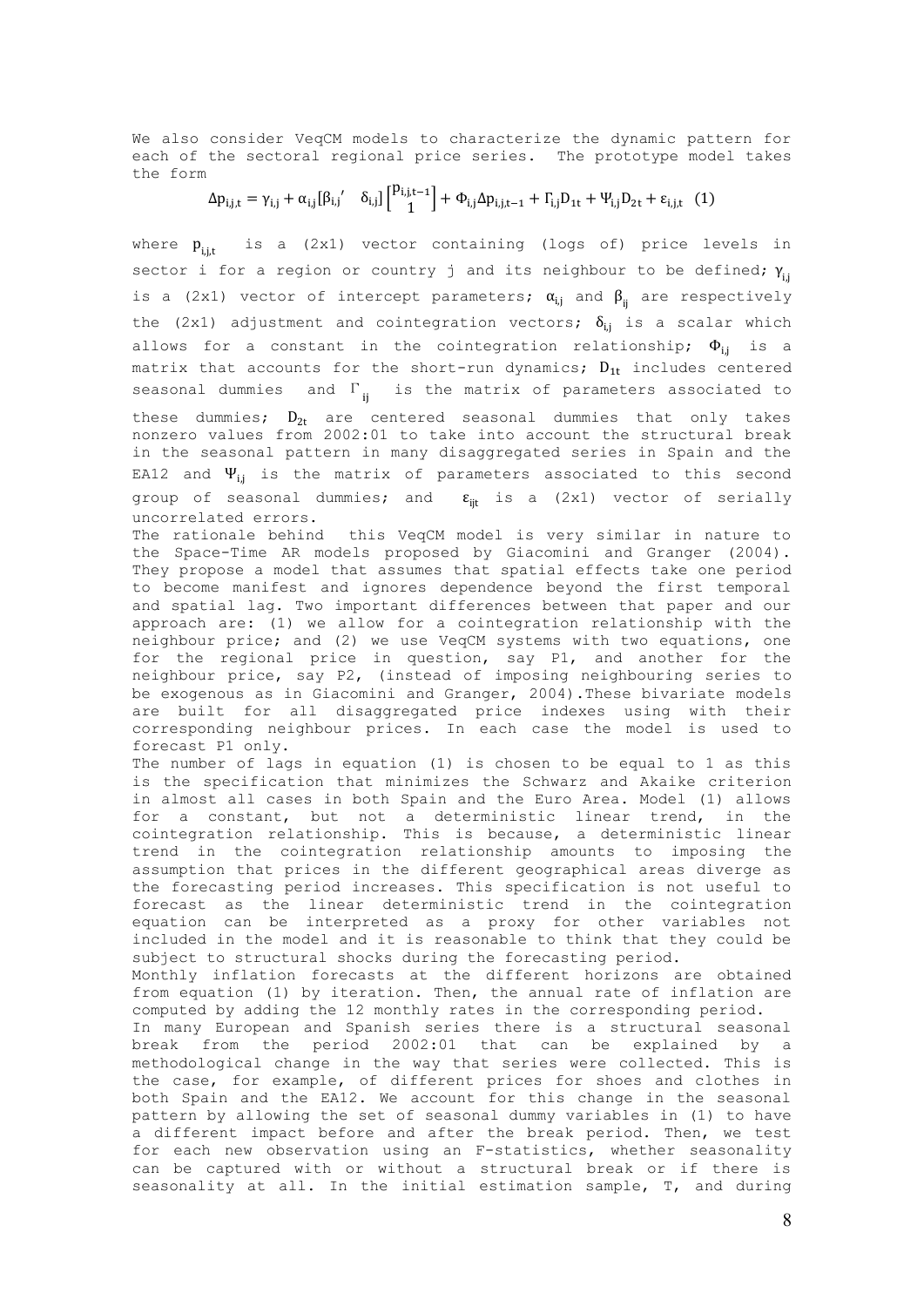the forecasting exercise, at each period  $T+h$ , a F-test for deterministic seasonality is run.

For each sectoral regional price we build model(1) for the following alternative definition of neighbours : 1)The whole area (Spain or EA12)(C1); 2) the aggregate of geographical areas with similar economic growth  $(C2)$ ; or 3) similar per-capita income  $(C3)$ ; or 4) similar macroeconomic conditions (C4); or 5) similar density of population (C5); and 6) the aggregate of geographical neighbours (C6).<sup>7</sup> Besides, we used two other definitions of neighbourhood. The first one (C7) is based on the cointegration test proposed by Johansen (1995) and considers that the neighbours for a price index in sector i and region j is the average of all the price indices for that sector in all the other regions for which the null of no cointegration is rejected at the 5% level. The second strategy (C8) defines neighbourhood using ADF tests applied to relative price indices for all the possible pairs of geographical areas in a given sector. Then we consider as the set of neighbours the average of all the prices for which the null of non-stationarity is rejected at the 5%.

In the case of the last two strategies, the econometric tests for cointegration and unit roots are repeated for each period during the forecasting exercise. This allows for a flexible definition of neighbours that could be different at different time periods. In the few cases where we do not find cointegration either under C7 or C8, we specify an unrestricted bivariate VAR model for variables on first differences.

Note that each one of the above definitions imposes a single concept of neighbourhood for all the price indexes across sectors. However, it could be assumed that different concepts of neighbourhood could be applied to different sectors. In order to account for this fact, a strategy (C9) is considered. In it we select at each forecasting base the model with the lowest Schwarz criterion between the strategies A3 and C1 to C8.

It is also possible that there is some combination of spatial VEqCM and ARIMA models which are not considered in the previous strategies and could improve the forecast of overall inflation. In order to explore this issue, two *ex-post* additional strategies are defined. In the first one (C10)we select for each sectoral regional price index the strategy (A3 and C1 to C9) which provides the best individual inflation forecast according to the root mean square forecast error (RMSFE henceforth) and then aggregate all of them to obtain the headline inflation forecast for Spain and EA12. The second one (C11) deals with the forecasts of the aggregate sector prices and consists on forecasting inflation in a given sector for Spain or the EA12 using the best strategy by comparing the RMSFE obtained from the aggregated ARIMA model in strategy A2 and the RMSFE obtained from the best strategy according to all the alternatives A3 and C1 to C9. Then, inflation forecasts in the different sectors are aggregated to estimate the overall rate of inflation in Spain or the EA12. Note that RMSFE under strategies C10 and C11 can only be obtained after inflation data is known. Therefore they cannot be consider as competing strategies but as a way to observe the best forecast that could be obtained if the best model was used in each case.

<u>.</u>

 $<sup>7</sup>$  A description of the series contained in the different groups of neighbours for each strategy can be</sup> obtained from the authors upon request.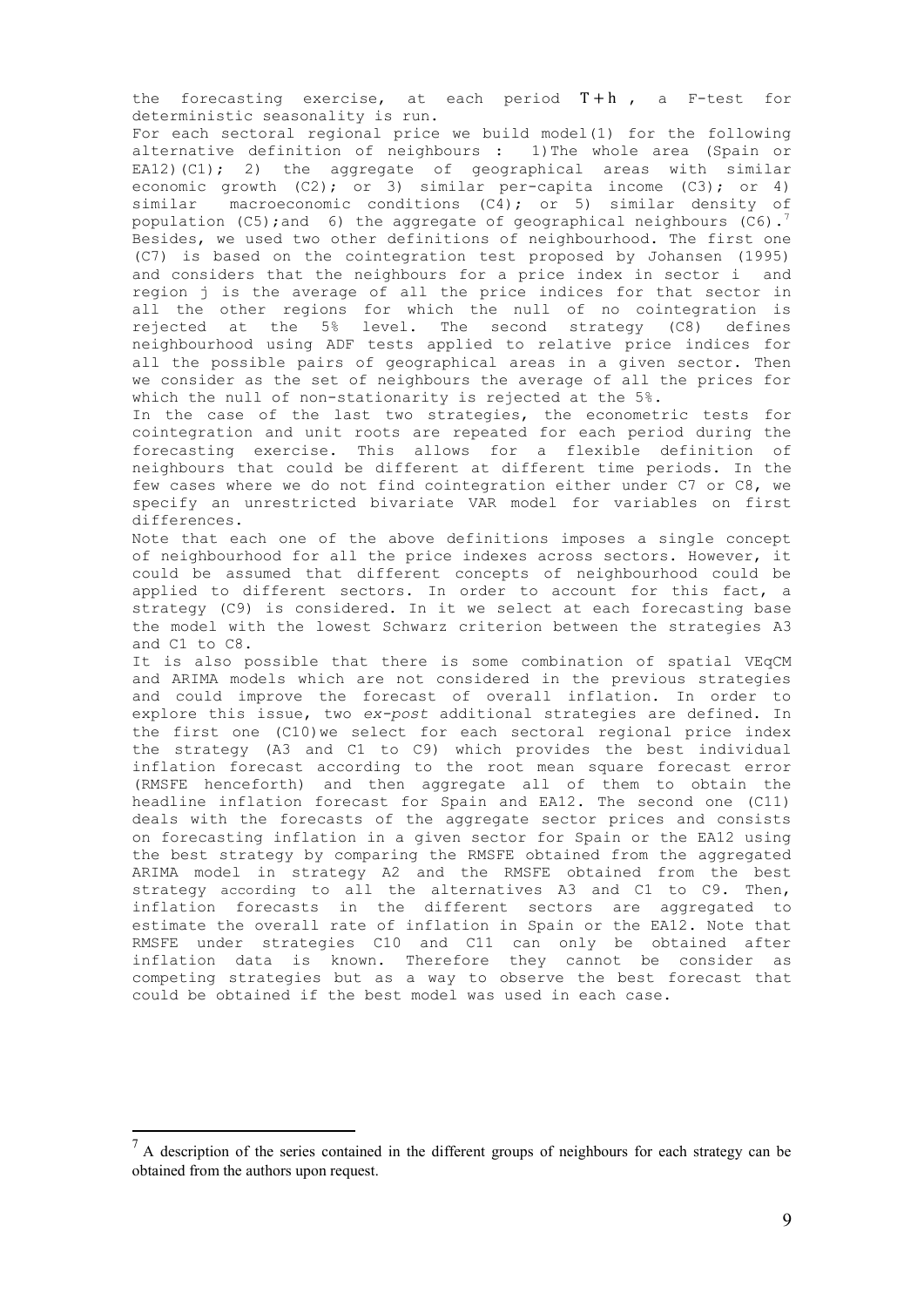# *4.1. Cointegration analysis and forecasting inflation and relative prices in Spanish regions.*

One important problem in order to evaluate the forecast of the Spanish inflation is the high degree of volatility in the inflation rates after the economic crisis at the end of 2008. Hence, for robustness we evaluate the performance of the different forecasting strategies for both the periods 2006:01-2009:12 and 2006:01-2008:12. Table 3 shows the RMSFE of the benchmark strategy and the RMSFE of each of the alternative strategies relative to the benchmark. A RMSFE ratio smaller than one for a particular strategy indicates an improvement over the benchmark. The table also indicates whether the forecasts are significantly different using the modified Diebold and Mariano (1995) test proposed by Harvey et al. (1997).

#### [INSERT TABLE 3]

-

1.- As expected, the economic crisis has influenced negatively in the accuracy of forecasts under all the strategies. However, the main conclusions about the relative efficiency of the different methodologies are unaffected by this consideration. For these reason, the remaining of this section is based on analysis that includes 2009 in all cases. We discuss now these conclusions.

2. - It is found that the geographical consideration (A1) alone is not relevant or even disruptive while the use of the sectoral disaggregation (A2) on its own implies an improvement in forecasting accuracy which is significantly different from the baseline forecasts for short horizons.

3. - Moreover, strategy (A3) which uses double disaggregation always improves headline inflation forecast compared with the strategies which only use a single disaggregation criterion. In fact, for the whole sample, the modified DM test to compare strategies A2 and A3 takes values of 1.62 and 1.51 for 1 and 4 periods ahead indicating that they are not significantly different at the 5% level but they are at the 10% . For longer horizons, the values of these statistics surpass in many cases the critical values at the 5% significant level. For example, the values of the statistics for the 9, 10, 11 and 12 periods ahead forecast are 3.82, 3.61, 3.68 and 2.17 and the null hypothesis of forecast equality is rejected at the 5% in all these cases.<sup>8</sup>

4. - The results for strategies C1 to C9 using spatial cointegration indicate that the different definitions of neighbour used in this paper do not lead to significantly different accuracy results for headline inflation.

5.- About whether it is better to use an univariate ARIMA model – strategy (A3)- or a spatial bi-dimensional vector equilibrium correction (SVeqCM) model –strategies (C1) to (C9)- to forecast inflation for each of the 969 disaggregated series, Table 3 shows that the best forecasting strategy using cointegration terms is C9. In this strategy, for each sector in each region a test on which definition of neighbour leads to the best SVEqCM according to the Schwarz criterion

<sup>&</sup>lt;sup>8</sup> Note that ARIMA models specified with TRAMO/SEATS assume in most cases that price series require a regular and a seasonal difference to become stationary. We also specified univariate models applied to the series with only one regular difference and, when they were significant, seasonal dummies to sectoral disaggregated price series. The results were very similar and the same conclusions were maintained. For example, for strategy A2 the RMSFE using ARIMA models with TRAMO are 0.42 and 3.10 at horizons 1 and 12 while the RMSFE using the proposed alternative ARIMA models are 0.42 and 3.08 at horizons 1 and 12. Therefore, for simplicity only the results with ARIMA models obtained from TRAMO are reported here.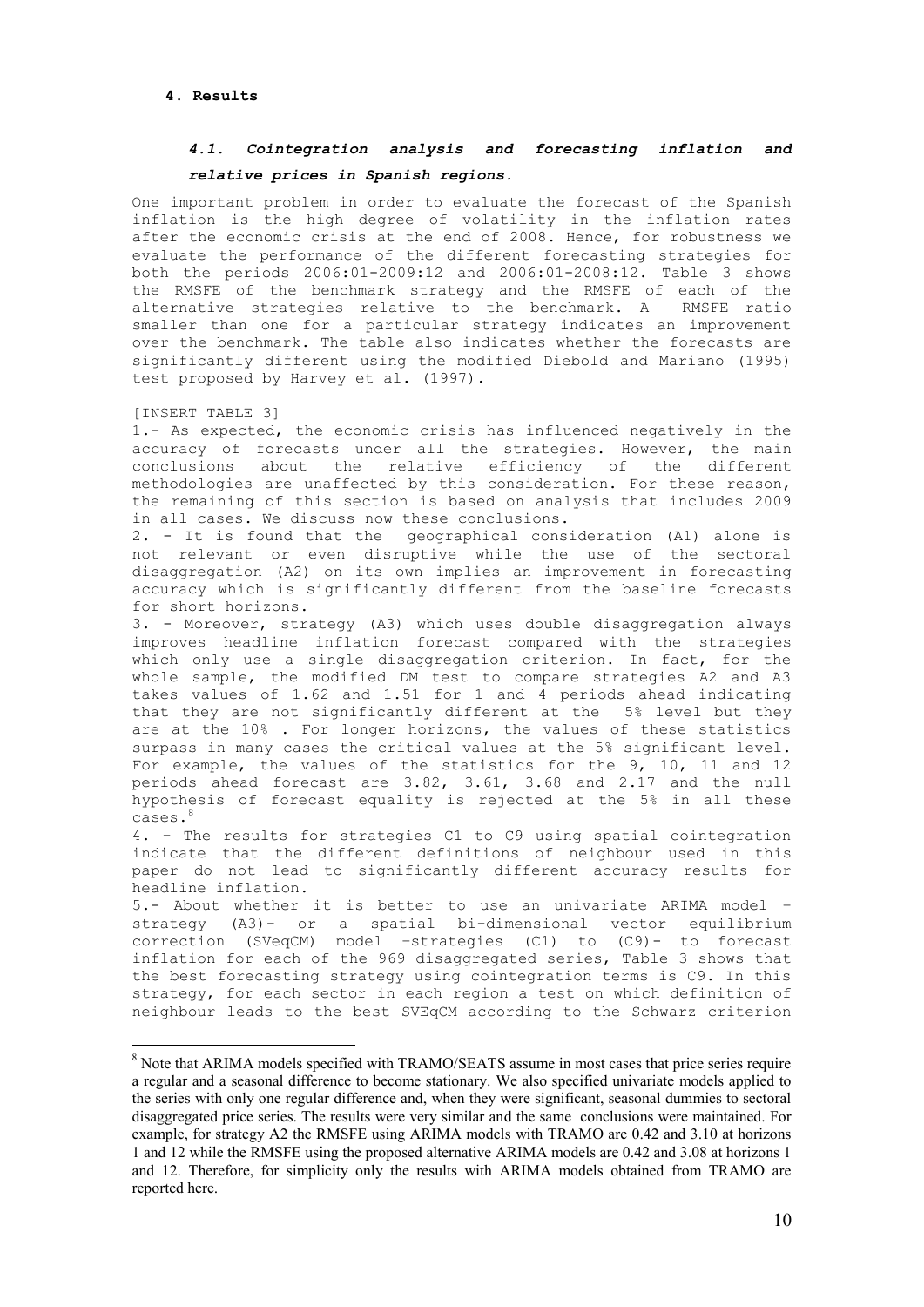is performed. In any case, as mentioned in point 4 the performance of C9 is not significantly different than the other C's strategies and in particular than C1, which considers cointegration with the corresponding Spanish sector. Therefore, for simplicity in what follows we focus the analysis in the comparison of strategies A3 and C1 with respect to A2 (in case of sector inflation forecast) and A1 (in case of geographical inflation forecast). C1 performs better than A3 at horizon one but not at the other ones. In both cases the differences are not significant. Tables 4 and 5 show the best strategy to forecast inflation at horizons one and twelve, respectively, for each of the individual series and for the sector aggregates (last column). Table 6 summarizes

the main results by sectors and regions.

6.- For the one-step ahead forecast, it can be observed that the best forecast for the aggregate of a region is always obtained under strategy C1. Also, the majority of the 969 inflation series are better forecast by considering cointegration relationships with Spain instead of using ARIMA models. For longer horizons, see Table 6, the opposite is true. This is consistent with Christoffersen and Diebold (1998) who find that vector equilibrium correction (VeqCM) models are particularly useful to forecast in the short run as it identifies situations of disequilibrium and indicates the dynamic of the variables in the model to return to equilibrium in the subsequent periods. In fact, Table 3 shows that for horizon one the best procedure to forecast headline inflation is C1. 7.- On the other hand, if the purpose of the analysis is to predict

inflation in each of the 57 national sectors, the best strategy in more cases (24 over 57) is A2, which uses an ARIMA model for the aggregate national series of each sector. But still for the forecasting of the overall inflation, see Table 3, the best procedure is C1. For longer horizons, see Table 6, the best strategy in more cases is C1 closely followed by A3, being A3 the one which shows better accuracy for the overall aggregate, Table 3.

[INSERT TABLE 4] [INSERT TABLE 5] [INSERT TABLE 6]

<u>.</u>

A series of robust exercises were also run but not explicitly reported here for the sake of brevity $^9$ . First, we have also estimated dynamic common factors by principal components that explain most of the variability of annual inflation series in each one of the aggregated sectors. The baseline model is given by

$$
\Delta_{12} p_{i,j,t} = c_{i,j} + \sum_{r=1}^{p} \beta_r f_{r,t} + e_{i,j,t} \tag{2}
$$

where  $c_{i,j}$  is a constant parameter,  $f_{r,t}$  is a common factor for that sector in all the Spanish regions,  $\beta_r$  is a factor loading coefficient and  $e_{i,j,t}$ is the idiosyncratic component. We have estimated models for  $p=1$ , 2, 4 and 8 common factors by principal components for each of the 57 sectors. Then we have used the approaches described by Boivin and Ng (2006) and Schumacher and Breitung (2008) to forecast the 969 series, using four different dynamic factor models in each case.

8.- The results show that the forecasting strategies based on dynamic factors do not improve the forecast of the headline inflation is most cases. The headline inflation forecasts under dynamic factors were significantly worse than the ones obtained under strategies A3 and A2 at horizons one to four and they were not significantly better than

 $9<sup>9</sup>$  Results of these experiments are available from the authors upon request.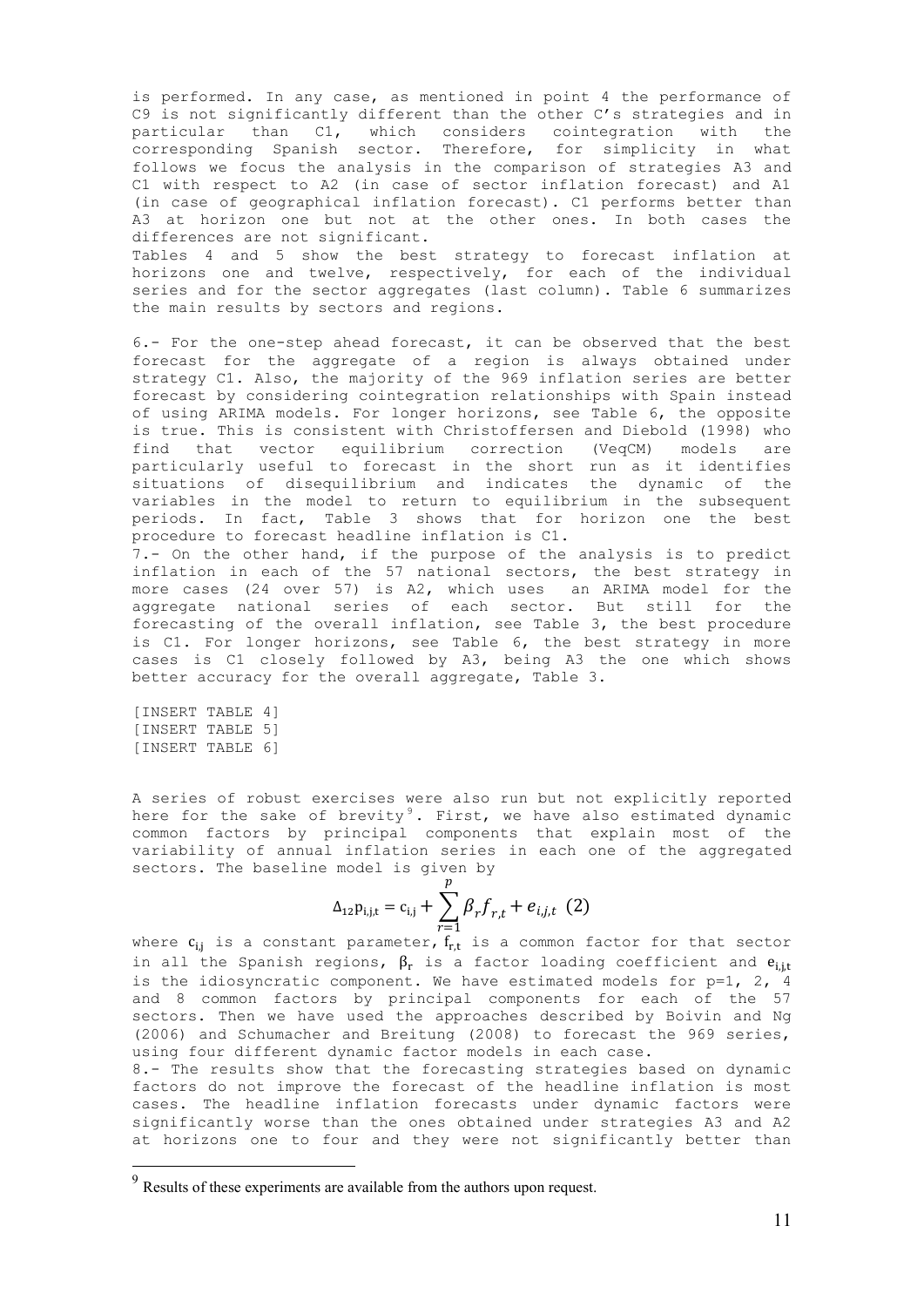these forecasts at horizons five to twelve. For robustness we also specified dynamic factor models for the monthly rate of inflation including in these models one or two sets of seasonal dummy variables in the same way that we did for the vector equilibrium correction (VeqCM) models. Then, these models were used to forecast the annual rate of inflation. The RMSFE under the best forecast with dynamic factors were 0.47, 1.54, 2.39 and 2.96 at the one, four, eight and twelve horizons respectively. This does not change the main conclusion of our analysis. 9.– The robustifying procedure proposed by Hendry (2006) has been

applied to all the strategies using bivariate models SVeqCM, but no important differences with the previous results were obtained. 10.- In a final set of experiments, for each of the 969 disaggregated prices we specify single-equation models in which we allow the dependent variable to react to several price differences between the region in question and the corresponding price of each one of the

other regions, in a spirit similar to Aron and Muelbauer (2012). However, this specification did not improve inflation forecast in most cases.

The analysis developed in this section is not only useful to forecast inflation but also to get a better insight about cointegration links. Thus it is particularly helpful to identify the sectors and areas prone to be affected by problems of competitiveness. Table 7 classifies Spanish regions according to their number of cointegrated sectoral prices with Spain and with other regions, but not clear pattern emerges from this table. Table 8 specifies the sectors which show the greatest and lowest number of cointegration relationships with the corresponding sectors in all the other regions and in Spain. The results are classified for the groups of prices corresponding to food, industrial goods and services. The presence of long-run relationships in food is more common in fish, cereal and alcoholic drinks; in other goods appears more often in clothes and footwear; and in services in medical services, some education items, publications, some repairing services, rental apartments and recreational objects. The above results show that the forecasts of all sectoral regional prices are reliable because their aggregation leads to a forecast for the headline inflation that is better, even when not in a significant way, than forecasts from the alternative methods considered in this paper. But at this high disaggregation level it is important to use the above results to generate forecasts of the relative prices in a particular sector of a given region with the corresponding prices in Spain and in all the other regions. Table 9 presents the forecasts of changes between 2008:12 and the base forecast 2007:12 in the relative price of each sectoral regional price with respect the corresponding one in Spain. The table points out those changes which are significant with respect the sample standard deviation. The table shows that for the considered period the sectors with less expected significant changes in relative prices are clothes and footwear in general. On the other hand, the sectors with more significant expected changes are beef, bird, eggs, fresh fruit, bread, preserved fruit, vegetables, milk, primary school, other expenditures in education, public urban transportation, publications, secondary school, and mail and communications.

[INSERT TABLE 7] [INSERT TABLE 8] [INSERT TABLE 9]

12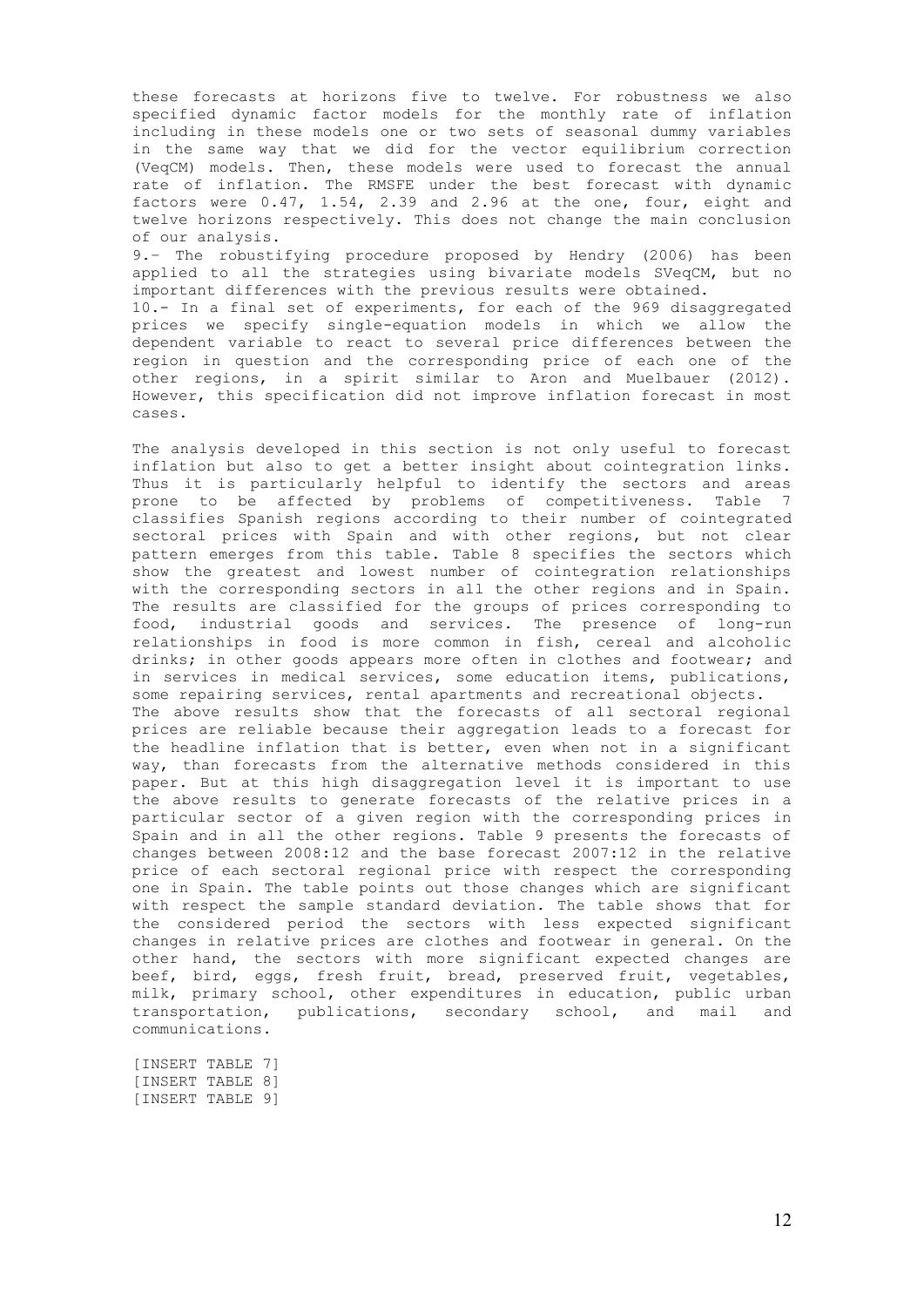# *4.2. Cointegration analysis and forecasting inflation and relative*

*prices in the EA12.*

In the same vein that the Spanish inflation case, Table 10 shows the RMSFE for the benchmark strategy and the relative mean square forecast errors (RMSFE) obtained under different strategies. For simplicity, we omit in this table results from strategies C2 to C11 given that they are very similar to the ones obtained under C1. Table 11 reports a comparative evaluation of strategies A2, A3 and C1 following Harvey et al. (1997).The main conclusions are as follows.

1.- Unlike the Spanish case, the strategy based on disaggregation by geographical regions and sectors is not the best one in order to forecast EA12 headline inflation, but it does not performs significantly worse than A2. Strategy A2 provides lower, although not significantly different, RMSFE for all forecast horizons than the alternative disaggregated methodologies, except at horizon 12 in the evaluation period 2006:01 to 2008:12. This implies that the reliability of the disaggregated forecasts for the 600 country sectors is not rejected and could be use for basing on them forecasts of the relative sectoral prices between countries. This difference in the importance of the geographical dimension in the analysis of Spanish and AE12 inflation data could reflect that spatial links are stronger between the regions of a country than in the countries of an economic union.

[INSERT TABLE 10]

[INSERT TABLE 11]

2.- The procedures in this paper allow to generate inflation forecasts by countries, by sectors or both.

When the purpose is to forecast the headline inflation for a particular country, strategies A3 and C1, which breakdown prices by sectors, provide a better performance than the aggregated strategy A1. This has no exceptions in all cases for the one-step ahead forecasts. This superiority of disaggregate models to forecast inflation by countries is also evident at longer horizons. For example, for the 12 step-ahead forecasts, strategies A3 and C1 outperform A1 in 8 out of 12 countries.

3.- Table 12 shows the relative performance of strategies A2, A3 and C1 in order to forecast inflation in each of the EA12 sectors. At horizon one, A2 is clearly the best strategy in 44 out of 50 sectors from which they are significant at 5% in 32 cases. Inflation forecast could only be significantly improved by considering either A3 or C1 in 3 sectors.

[INSERT TABLE 12]

4.- It is also of interest to compare strategies A3 and C1.In forecasting the overall inflation in the EA12, C1 performs better than A3, see Table 10, but not in a significant way, see Table 11. In forecasting inflation in each of the 50 sectors of the 12 countries we have that for the 1 step-ahead forecast, cointegration improves inflation forecast compared to simple extrapolative devices in at least 8 out of 12 countries for sectors: s1: bread and cereals, s3: fish and seafood, s5: oils and fat, s14: beer, s38: major appliances and s48: recreational objects. Note that all of them correspond to tradable goods whose prices, due to the possibility of arbitrage, are not expected to diverge through countries.

5.- Cointegration results for countries and sectors are shown in Tables 13 and 14 respectively. We do not observe important differences by countries. In all of them there are at least 40 sectors cointegrated with the corresponding sector in EA12. Regarding cointegration by sectors, the main features are broadly consistent with those obtained at the regional level for Spain. Specifically, perishable food products and local services do not cointegrate much while long run relationships are stronger in homogeneous and durable tradable goods.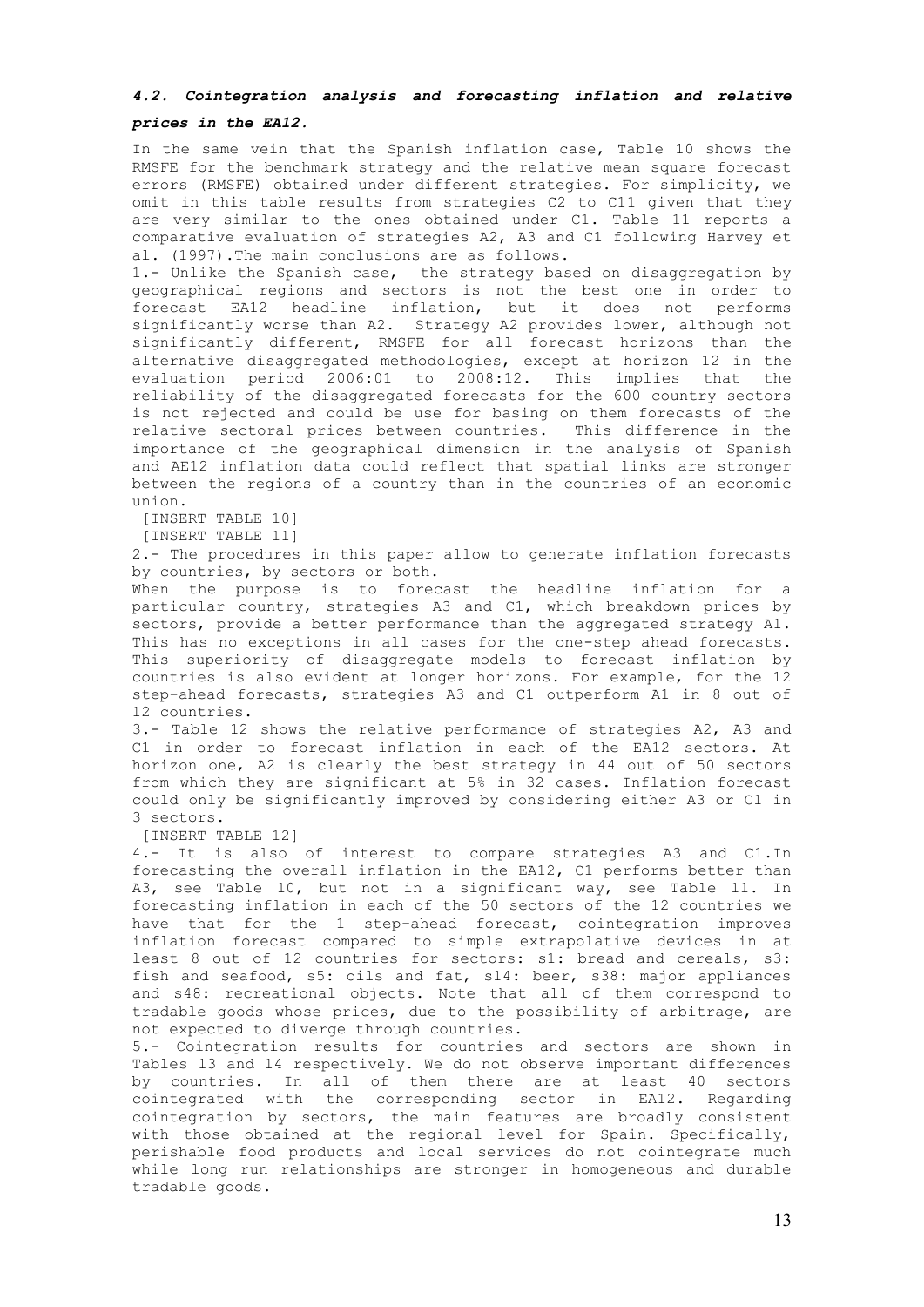## [INSERT TABLE 13]

[INSERT TABLE 14]

Table 15 presents the forecasts of changes between 2008:12 and the base forecast point 2007:12 in the relative price of each country sectoral price with respect the corresponding one in EA12. The table points out those changes which are significant with respect the sample standard deviation. In this case it is more informative to fix the attention on the countries for which more significant negative changes are expected and those countries are Spain, Italy, Greece and Belgium. For the contrary the countries with significant positive changes are Netherland, Germany and France.

#### [INSERT TABLE 15] *5. Concluding remarks.*

In this paper we have studied the performance of different strategies to forecast 969 and 600 monthly price indexes disaggregated by sectors and geographical areas in Spain and the EA12 respectively. We have dealt with the curse of dimensionality problem avoiding modelling with vectors of dimension higher than two. Thus we specify and estimate ARIMA models as well as alternative spatial bi-dimensional vector equilibrium correction (SVeqCM) models where the price index for each sector is allowed to be cointegrated with price indexes in neighbouring geographical areas using different definitions of neighbourhood based on geographical proximity, economic and sociological considerations. The results for both economies show that disaggregating by just one criterion, sector or region, the former is more relevant than the latter in forecasting the corresponding headline inflation. These results confirm the ones given in Espasa and Albacete (2007), who use much more reduced disaggregation levels, ten sectoral country sectors in the EA compared with the 600 in this paper.

The relevance of the use of the double disaggregation criteria based on sectors and geographical areas seems to depend on the level of economic integration between the areas. Thus the sectoral breakdown by regions within a country like Spain improves the headline inflation forecasting accuracy, but this is not the case when breaking down the sectors by countries in the EA12. These results suggest that it could be useful to breakdown sectoral European data in regions corresponding to the different country members. This approach is proposed by Beck et al. (2011) in the context of price setting. In any case, the implementation of the double-disaggregation criterion is aimed to make use of the models and forecasts at the level of sectors within a geographical area. In order to show that in both cases, Spain and EA12, these highly disaggregated forecasts are trustworthy we have shown that the accuracy of the resulting headline inflation forecast is not significantly worse than the accuracy in the other forecasts based on simpler breakdowns analysed in the paper. This is relevant because it points out that passing from dealing with 57/50 aggregatedsector series to work with 969/600 sectors through all the geographical areas, we do not get worse aggregated results and we can provide a much wider forecasting information through sectors within areas. This is of special interest when putting the results for the highly disaggregated series in relative terms with respect to global economy under study or to the other geographical areas. Using different colours, Tables 9 and 15, with 969 and 600 cells respectively, provide a friendly summary of the results for one-year ahead forecast of the relative sectoral prices.

Espasa and Albacete(2007) and Espasa and Mayo (2012) show that when analysing disaggregated data it is important to consider restrictions between the disaggregates coming from the presence of common features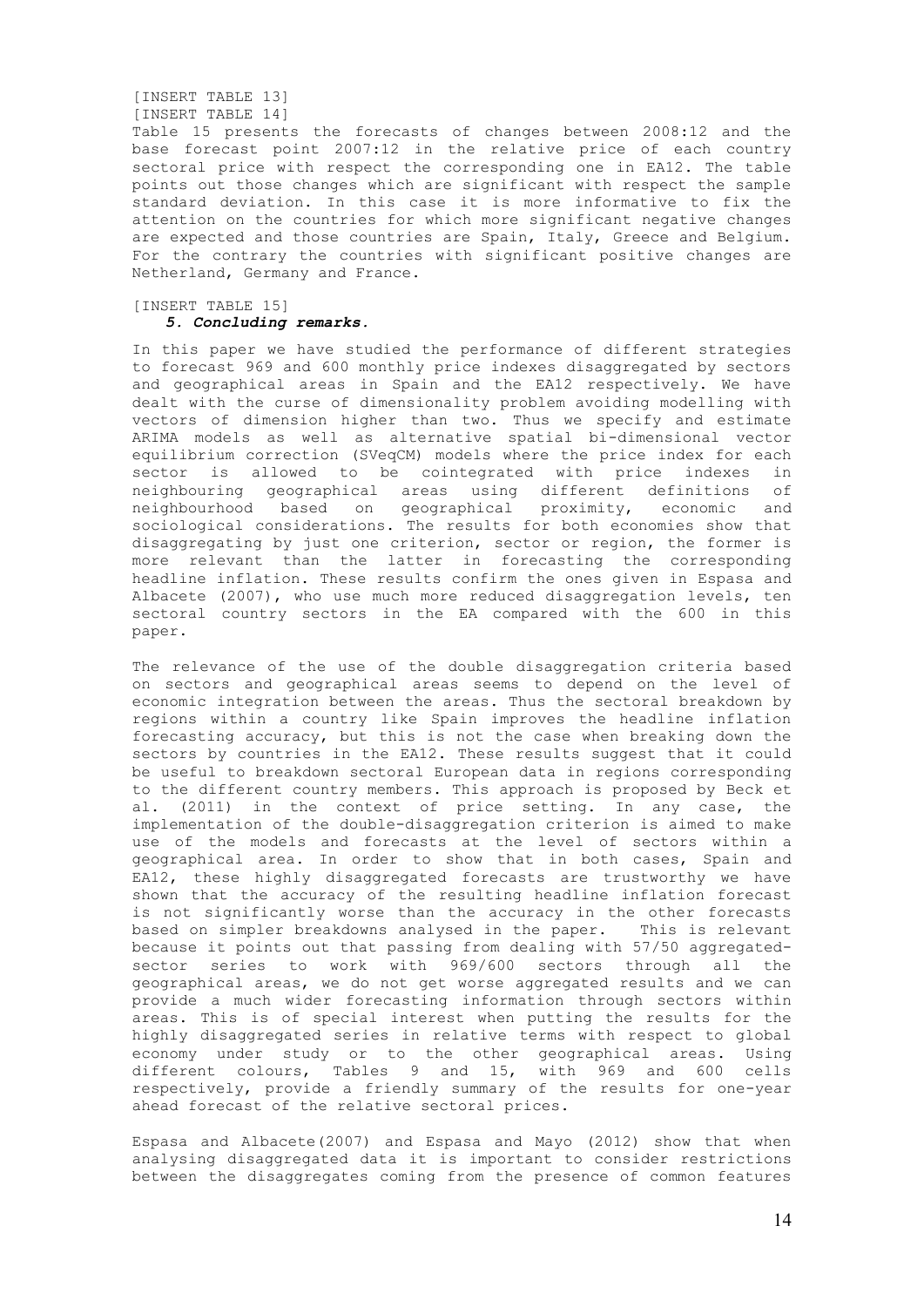between them. In this paper we have studied the relevance of spatial cointegration. On the question of how to define neighbourhood, the paper provides evidence that the different definitions do not lead to significantly different results and that considering the whole area under study as neighbour is as good as any other definition based on specific geographical areas. This can simplify considerably the treatment of spatial cointegration in these contexts. Including spatial cointegration restrictions does not help to improve significantly the aggregate forecast, but it pays a useful role in forecasting inflation in the aggregated sectors. In this sense the paper provides evidence, see Tables 8 and 14, of which are the sectors that can be considered with high cointegration levels. These results could be very interesting when dealing with price-setting questions.

Regarding modelling and forecasting inflation at the sectoral regional level we have dealt with many questions and have shown that the results are reliable and therefore they can be useful for policy makers, investors and agencies watching competitiveness. But more applications seem interesting, for example, to find how this approach can be used in big countries like the US, where the economic integration of the states could be something in between the member countries in the EA12 and the regions in Spain. Also, the study if in the Euro Area the breakdown of sectors within regions in the different country members turns to be really useful. Another questions for the future is to study cointegration through sectors as in Espasa and Mayo (2012) and spatial cointegration together, and the consideration of other common features besides common trends. Finally the application to other economic indicators as industrial production seems also promising. .

#### *References*

*Aron, J. and Muellbauer, J., (2012), "Improving forecasting in an emerging economy, South Africa: Changing trends, long run restrictions and disaggregation", International Journal of Forecasting, 28, 456-476. Beaulieu, J.J. and Miron, J.A., (1993), "Seasonal unit roots in aggregate U.S data", Journal of Econometrics, 55, 305-328.*

*Beck, G., Hubrich , K., and Marcellino, M. (2009), "Regional inflation dynamics within and across euro area countries and a comparison with the United States", Economic Policy, 24, 141-184.*

*Beck, G., Hubrich , K., and Marcellino, M. (2011), "On the importance of sectoral and regional shocks for price-setting", CEPR Discussion Papers 8357, C.E.P.R. Discussion Papers.*

*Boivin, J. and Ng, S., (2006), ["Are more data always better for factor](http://ideas.repec.org/a/eee/econom/v132y2006i1p169-194.html)  [analysis?](http://ideas.repec.org/a/eee/econom/v132y2006i1p169-194.html)", [Journal of Econometrics,](http://ideas.repec.org/s/eee/econom.html) 132, 169-194.*

*Christoffersen, P.F. and Diebold, F.X., (1998), "Cointegration and Long-Horizon Forecasting", Journal of Business and Economic Statistics, 16, 450-458.*

*Clark, T.E., (2006), "Disaggregate evidence on the persistence of consumer price inflation", Journal of Applied Econometrics, 21, 563- 478.*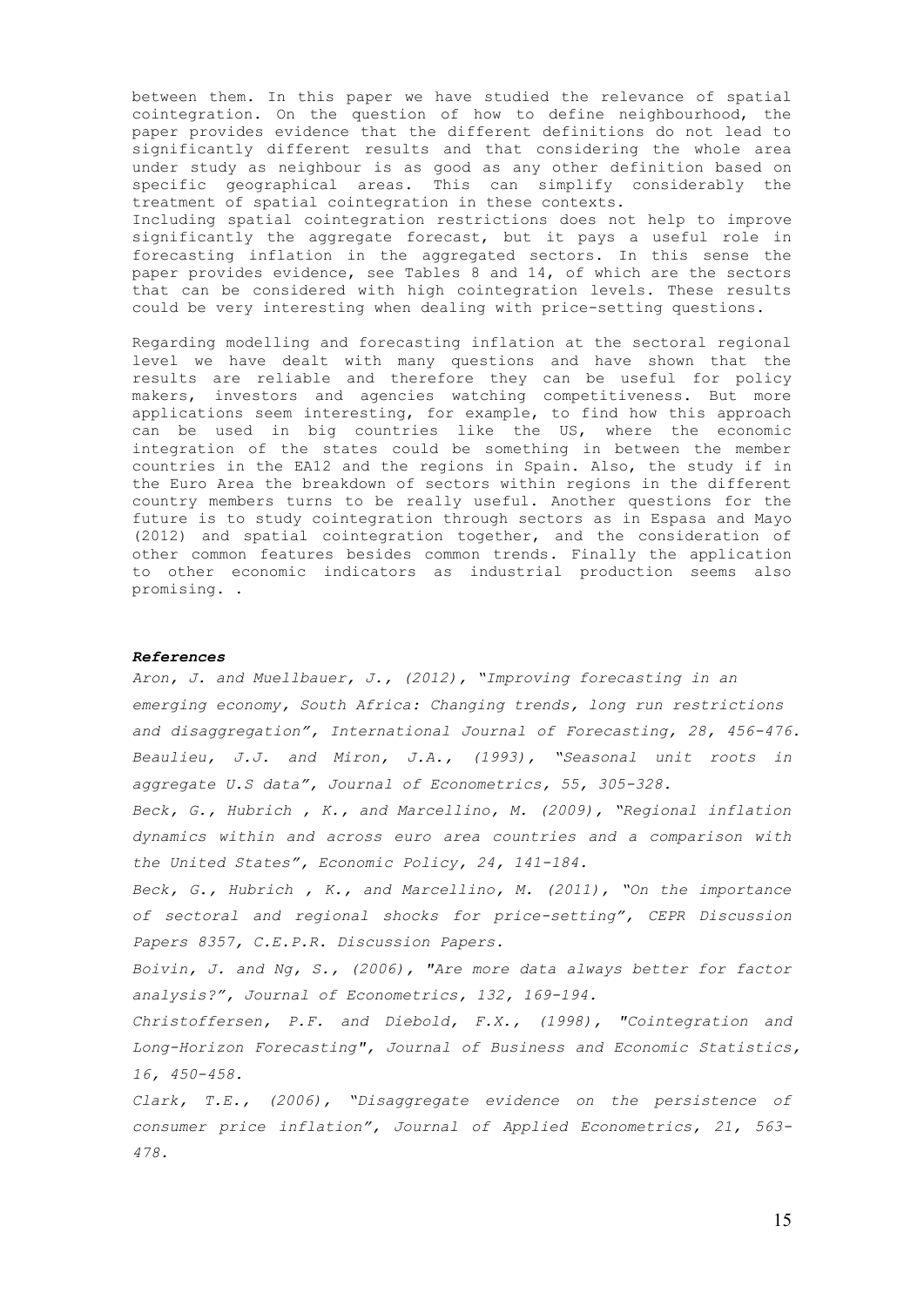*Diebold, F. and Mariano, R., (1995), "Comparing predictive accuracy", Journal of Business and Economic Statistics, 13, 253-265. Published again in Journal of Business and Economic Statistics, 20(1), 135-145, January 2002. Espasa, A. and Albacete, R., (2007), "Econometric Modelling for Short-Term Inflation Forecasting in the EMU", Journal of Forecasting, 26, 303-316. Espasa, A. and Mayo, I., (2012), "Forecasting aggregates and disaggregates with common features", International Journal of Forecasting, forthcoming. Faust, J., Rogers, J., and Wright, J., (2005), ["News and Noise in G-7](http://ideas.repec.org/a/mcb/jmoncb/v37y2005i3p403-19.html)  [GDP Announcements](http://ideas.repec.org/a/mcb/jmoncb/v37y2005i3p403-19.html)", [Journal of Money, Credit and Banking,](http://ideas.repec.org/s/mcb/jmoncb.html) 37, 403-19. Franses, P.H., (1991), "Seasonality, nonstationarity and the forecasting of monthly time series", International Journal of Forecasting, 199-208. Giacomini, R. and Granger, C.W.J., (2004), "Aggregation of space-time processes", Journal of Econometrics, 118, 7-26. Gomez, V. and Maravall, A., (1996), "Programs TRAMO and SEATS, Instruction for Users (Beta version: September 1996)", Banco de España, WP9628, Harvey, D., Leybourne, S., and Newbold, P., (1997), "Testing the Equality of Prediction Mean Square Errors", International Journal of Forecasting, 13, 281-291. Hasza, D.P. and W.A. Fuller, (1982), "Testing for Nonstationary Parameter Specifications in Seasonal Time Series Models", The Annals of Statistics, 10, 1209-1216. Hendry, D.F., (2006), "Robustifying forecast for equilibriumcorrection models", Journal of Econometrics, 135, 399-426. Hendry, D.F. and Hubrich, K., (2011), "Combining disaggregate forecasts or combining disaggregate information to forecast an aggregate", Journal of Business and Economic Statistics, 29, 216-227. Imbs, J., Mumtaz, H., Ravn, M.O and Rey, H., (2005), "PPP strikes back: Aggregation and the real exchange rate.", Quarterly Journal of Economics, 120:1-44. Johansen, S., (1995), Likelihood-based inference in cointegrated vector autoregressive models, Oxford University Press. Osborn, D.R., Chui, A.P.L., Smith, J.P. and Birchenhall, C.R., (1988), "Seasonality and the order of integration for consumption", Oxford Bulletin of Economics and Statistics, 50, 361-377. Pesaran M., (2006), ["Estimation and Inference in Large Heterogeneous](http://ideas.repec.org/a/ecm/emetrp/v74y2006i4p967-1012.html)  [Panels with a Multifactor Error Structure](http://ideas.repec.org/a/ecm/emetrp/v74y2006i4p967-1012.html)", [Econometrica,](http://ideas.repec.org/s/ecm/emetrp.html) 74, 967-1012.*

16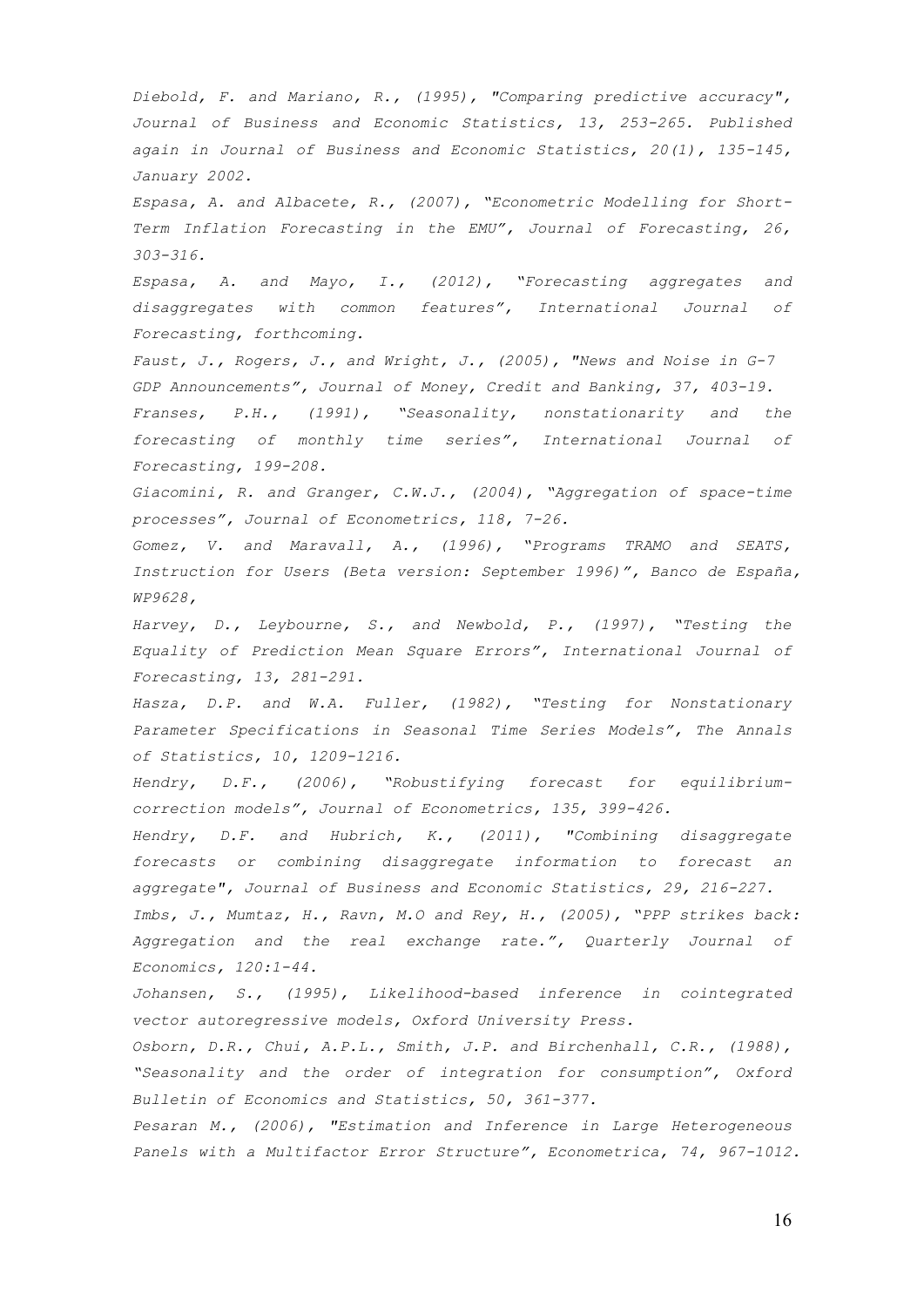*Pesaran, M.H. and Smith, R., (1995), "Estimating long-run relationships from dynamic heterogeneous panels", Journal of Econometrics, 68:79-113. Schumacher, C. and Breitung, J., (2008), ["Real-time forecasting of](http://ideas.repec.org/a/eee/intfor/v24y2008i3p386-398.html)  [German GDP based on a large factor model with monthly and quarterly](http://ideas.repec.org/a/eee/intfor/v24y2008i3p386-398.html)  [data](http://ideas.repec.org/a/eee/intfor/v24y2008i3p386-398.html)", [International Journal of Forecasting,](http://ideas.repec.org/s/eee/intfor.html) 24, 386-398. Tena, J.D., Espasa, A. and Pino, G., (2010), "Forecasting Spanish Inflation Using the Maximum Disaggregation Level by Sectors and Geographical Areas", International Regional Science Review, 33, 181- 204.*

*West, K.D. (2006), "Forecast Evaluation", Handbook of Economic Forecasting, Elliott G., Granger C.W.J., and Timmermann A. (eds.), North Holland*.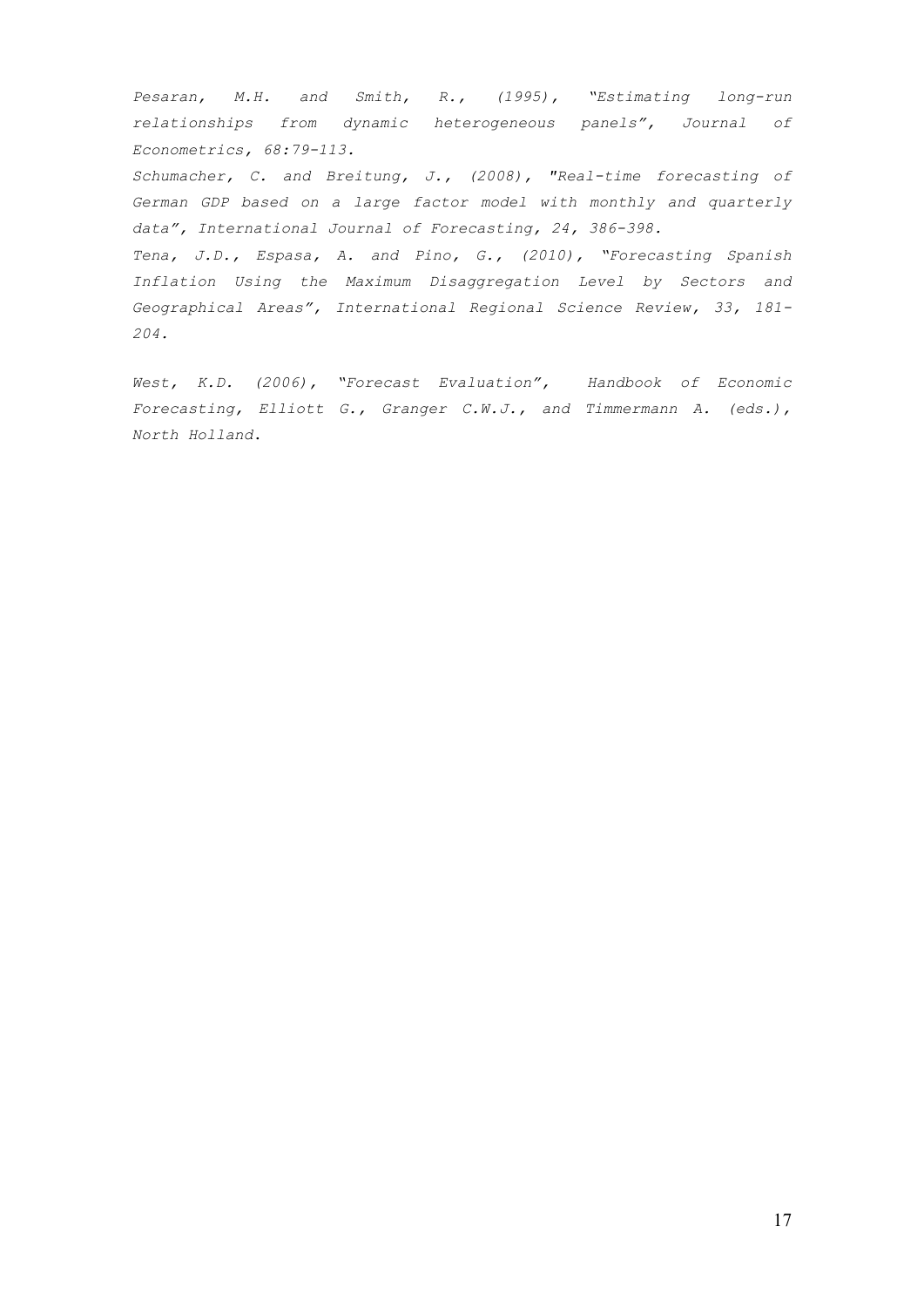|                           |                 | Level        |                | <b>Volatility</b>             | Persistence     |              | Disp           | Corr(xi,x)   |
|---------------------------|-----------------|--------------|----------------|-------------------------------|-----------------|--------------|----------------|--------------|
|                           | Mean            | Std          | Mean           | Std                           | Mean            | Std          |                |              |
| <b>Overall Inflation</b>  | 2.93            | 0.15         | 14.77          | 1.89                          | 0.20            | 0.03         | 17.44          | 0.20         |
|                           |                 |              |                | <b>Autonomous Communities</b> |                 |              |                |              |
| Andalusia                 | 2.81            | 1.53         | 14.43          | 16.39                         | 0.23            | 0.18         | 17.35          | 0.20         |
| Aragon<br><b>Asturias</b> | 2.92<br>2.90    | 1.57<br>1.57 | 16.37          | 15.44<br>18.05                | 0.18<br>0.17    | 0.19<br>0.17 | 19.34<br>20.13 | 0.20<br>0.16 |
| <b>Balearic Island</b>    | 3.04            | 1.59         | 16.75<br>14.47 | 10.61                         | 0.14            | 0.21         | 16.01          | 0.23         |
| <b>Canary Island</b>      | 2.69            | 1.57         | 13.10          | 11.05                         | 0.19            | 0.17         | 14.65          | 0.25         |
| Cantabria                 | 2.84            | 1.46         | 16.05          | 14.00                         | 0.16            | 0.19         | 18.95          | 0.21         |
| Castilla y Leon           | 2.87            | 1.54         | 14.79          | 15.23                         | 0.25            | 0.17         | 18.18          | 0.20         |
| Castilla la<br>Mancha     | 2.88            | 1.48         | 15.84          | 16.74                         | 0.22            | 0.17         | 19.10          | 0.21         |
| Catalunva                 | 3.17            | 1.45         | 14.56          | 14.92                         | 0.20            | 0.19         | 17.11          | 0.19         |
| C. Valenciana             | 2.87            | 1.50         | 14.57          | 15.38                         | 0.19            | 0.18         | 17.25          | 0.21         |
| Extremadura               | 2.72            | 1.60         | 16.33          | 16.19                         | 0.15            | 0.19         | 19.05          | 0.20         |
| Galicia                   | 2.92            | 1.41         | 15.58          | 16.11                         | 0.23            | 0.17         | 17.82          | 0.21         |
| Madrid<br>Murcia          | 2.83<br>3.14    | 1.58<br>1.49 | 13.49<br>17.70 | 12.59<br>18.67                | 0.17<br>0.15    | 0.19<br>0.20 | 15.89<br>20.86 | 0.20<br>0.21 |
| Navarra                   | 3.15            | 1.47         | 17.79          | 15.50                         | 0.15            | 0.21         | 20.24          | 0.18         |
| <b>Basque Country</b>     | 3.08            | 1.57         | 14.92          | 15.43                         | 0.18            | 0.17         | 17.87          | 0.18         |
| Rioja                     | 3.22            | 1.44         | 19.71          | 22.30                         | 0.16            | 0.17         | 23.02          | 0.14         |
|                           |                 |              |                | <b>Sectors</b>                |                 |              |                |              |
| s1                        | 2.16            | 0.32         | 6.54           | 1.40                          | 0.07            | 0.13         | 5.04           | 0.64         |
| s2                        | 4.15            | 0.66         | 10.49          | 2.81                          | 0.23            | 0.15         | 7.22           | 0.64         |
| s3<br>s4                  | 3.29<br>3.80    | 0.54<br>0.67 | 12.43<br>55.78 | 3.18<br>9.49                  | 0.27<br>0.46    | 0.13<br>0.07 | 9.08<br>23.51  | 0.68<br>0.89 |
| s5                        | 1.85            | 0.44         | 28.97          | 6.18                          | 0.34            | 0.06         | 11.86          | 0.90         |
| s6                        | 2.40            | 0.36         | 49.93          | 11.45                         | 0.10            | 0.06         | 18.42          | 0.91         |
| s7                        | 1.95            | 0.37         | 6.59           | 1.56                          | 0.18            | 0.14         | 5.00           | 0.67         |
| s8                        | 2.21            | 0.37         | 42.32          | 11.36                         | $-0.08$         | 0.06         | 18.63          | 0.88         |
| s9<br>s10                 | 3.26<br>2.76    | 0.52<br>0.65 | 12.75<br>20.27 | 3.16<br>5.62                  | 0.03<br>0.27    | 0.09<br>0.13 | 10.06<br>13.46 | 0.61<br>0.76 |
| s11                       | 2.51            | 0.28         | 14.97          | 1.35                          | 0.53            | 0.09         | 5.92           | 0.90         |
| s12                       | 2.10            | 0.26         | 9.34           | 1.68                          | 0.13            | 0.10         | 6.05           | 0.77         |
| s13                       | 3.13            | 0.20         | 30.31          | 2.30                          | 0.57            | 0.06         | 10.33          | 0.92         |
| s14                       | 4.41            | 0.49         | 10.62          | 1.96                          | 0.69            | 0.04         | 3.98           | 0.93         |
| s15<br>s16                | 3.70<br>4.63    | 0.43<br>0.35 | 10.49<br>13.09 | 2.67<br>1.72                  | 0.29<br>0.57    | 0.17<br>0.04 | 7.96<br>4.93   | 0.66<br>0.92 |
| s17                       | 2.20            | 0.32         | 8.62           | 1.88                          | 0.12            | 0.15         | 6.83           | 0.62         |
| s18                       | 5.10            | 0.83         | 86.71          | 19.70                         | 0.43            | 0.07         | 41.26          | 0.85         |
| s19                       | 2.83            | 0.37         | 17.36          | 2.65                          | 0.49            | 0.13         | 9.37           | 0.82         |
| s20<br>s21                | 0.73<br>2.39    | 0.53<br>0.22 | 9.37<br>4.90   | 2.57<br>1.26                  | 0.16<br>0.11    | 0.18<br>0.09 | 6.80<br>4.08   | 0.66<br>0.60 |
| s22                       | 1.53            | 0.51         | 10.43          | 2.37                          | $-0.03$         | 0.12         | 7.87           | 0.61         |
| s23                       | 2.82            | 0.36         | 7.65           | 2.84                          | 0.20            | 0.14         | 5.54           | 0.66         |
| s24                       | 6.79            | 0.13         | 22.04          | 1.13                          | $-0.01$         | 0.08         | 2.85           | 0.96         |
| s25                       | 1.91            | 0.42         | 47.06          | 6.33                          | 0.28            | 0.04         | 7.67           | 0.98         |
| s26<br>s27                | 1.82<br>1.81    | 0.58<br>0.80 | 59.67<br>69.31 | 6.70<br>11.60                 | 0.23<br>0.16    | 0.03<br>0.04 | 8.74<br>10.87  | 0.98<br>0.98 |
| s28                       | 2.66            | 0.35         | 33.58          | 7.45                          | 0.20            | 0.06         | 9.57           | 0.94         |
| s29                       | 2.56            | 0.53         | 34.35          | 7.12                          | 0.24            | 0.03         | 9.32           | 0.95         |
| s30                       | 2.73            | 0.70         | 48.03          | 5.86                          | 0.21            | 0.04         | 10.17          | 0.96         |
| s31                       | 2.36            | 0.67         | 45.85          | 10.46                         | 0.22            | 0.04         | 12.58          | 0.95         |
| s32<br>s33                | 4.30<br>4.50    | 0.31<br>0.36 | 6.68<br>3.71   | 1.79<br>1.10                  | 0.10<br>0.33    | 0.08<br>0.13 | 5.17<br>2.74   | 0.57<br>0.62 |
| s34                       | 2.86            | 0.41         | 11.96          | 2.31                          | 0.15            | 0.08         | 4.60           | 0.90         |
| s35                       | 4.12            | 0.23         | 5.52           | 1.71                          | 0.14            | 0.08         | 4.39           | 0.52         |
| s36                       | 2.95            | 0.45         | 6.72           | 2.72                          | 0.17            | 0.06         | 3.80           | 0.76         |
| s37<br>s38                | 2.22<br>0.21    | 0.40<br>0.31 | 16.78<br>3.63  | 3.72<br>0.92                  | 0.12<br>0.10    | 0.05<br>0.07 | 5.82<br>2.86   | 0.93<br>0.54 |
| s39                       | 2.87            | 0.26         | 5.38           | 1.22                          | 0.11            | 0.06         | 4.16           | 0.60         |
| s40                       | 1.54            | 0.27         | 6.70           | 1.50                          | 0.09            | 0.10         | 5.62           | 0.55         |
| s41                       | 4.36            | 0.38         | 6.23           | 1.21                          | 0.13            | 0.08         | 4.30           | 0.65         |
| s42                       | 3.96            | 0.39         | 6.48           | 1.49                          | 0.12            | 0.06         | 3.12           | 0.82         |
| s43<br>s44                | 0.18<br>3.01    | 0.23<br>0.09 | 9.42<br>10.71  | 0.68<br>0.64                  | $-0.04$<br>0.43 | 0.05<br>0.01 | 2.83<br>1.45   | 0.95<br>0.99 |
| s45                       | 4.83            | 0.45         | 12.36          | 2.91                          | 0.03            | 0.12         | 6.91           | 0.62         |
| s46                       | 4.41            | 0.46         | 9.76           | 2.85                          | 0.20            | 0.07         | 4.23           | 0.87         |
| s47                       | 0.37            | 0.14         | 14.08          | 0.64                          | 0.01            | 0.00         | 0.35           | 1.00         |
| s48<br>s49                | $-2.31$<br>2.75 | 0.59<br>0.18 | 5.69<br>5.37   | 0.94<br>0.41                  | 0.20<br>0.18    | 0.13<br>0.05 | 3.91<br>1.71   | 0.72<br>0.88 |
| s50                       | 2.89            | 0.48         | 10.93          | 4.79                          | $-0.18$         | 0.15         | 9.60           | 0.39         |
| s51                       | 4.71            | 0.98         | 12.76          | 1.95                          | 0.03            | 0.09         | 6.12           | 0.64         |
| s52                       | 4.55            | 0.64         | 13.69          | 4.70                          | 0.06            | 0.08         | 4.42           | 0.81         |
| s53                       | 4.80            | 0.02         | 17.48          | 0.25                          | $-0.07$         | 0.00         | 0.13           | 1.00         |
| s54<br>s55                | 3.12<br>2.85    | 0.41<br>0.32 | 4.73<br>4.24   | 1.39<br>0.76                  | 0.07<br>0.16    | 0.10<br>0.09 | 3.76<br>3.31   | 0.53<br>0.62 |
| s56                       | 4.13            | 0.21         | 10.24          | 2.09                          | 0.11            | 0.05         | 3.43           | 0.95         |
| s57                       | 3.55            | 0.25         | 5.36           | 0.78                          | 0.10            | 0.07         | 2.90           | 0.78         |

*Table 1. Descriptive statistics: Spanish inflation, disaggregation by sectors and regions*

This table reports descriptive statistics for monthly inflation rates disaggregated by sectors and regions. The reported statistics include the weighted mean and the standard deviation (std) of the time-series means of all inflation series included in a given group (level), the weighted mean and the standard deviation (std) of the time series standard deviation of all inflation series included in a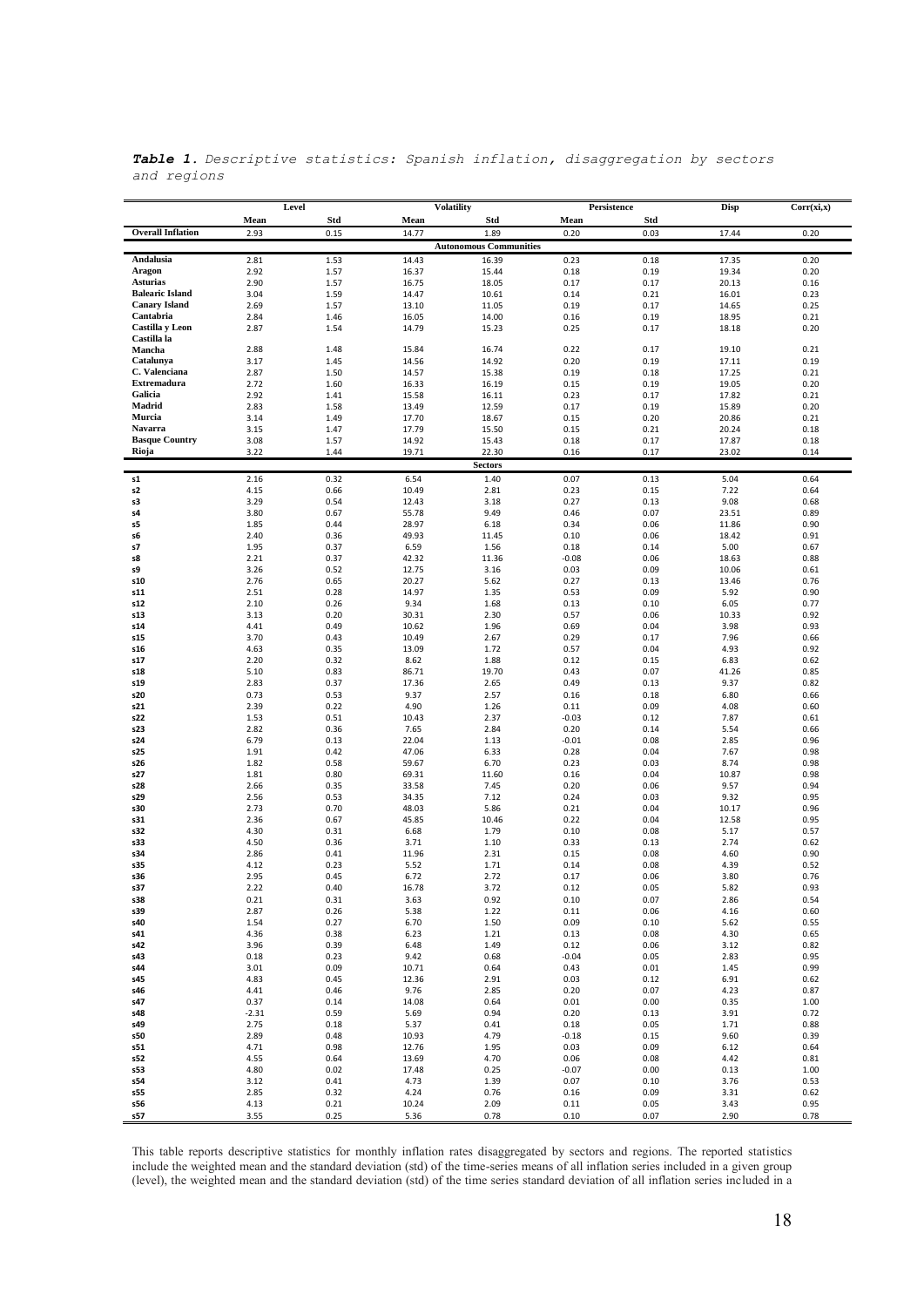given group (volatility), the weighted mean and the standard deviation (std) of the persistence measures of all inflation series included in a given group, the average over time of the cross-sectional dispersion of all inflation series included in a given group and the weighted mean of the correlation of all inflation series included in a given group with the group aggregate inflation rate. The measure for persistence is based on the weighted mean of the first order autocorrelation for all the series.

|                          | Level   |      |       | <b>Volatility</b> |         | Persistence | Disp  | Corr(xi,x) |
|--------------------------|---------|------|-------|-------------------|---------|-------------|-------|------------|
|                          | Mean    | Std  | Mean  | Std               | Mean    | Std         |       |            |
| <b>Overall Inflation</b> | 1.99    | 0.48 | 14.09 | 9.17              | 0.12    | 0.07        | 20.64 | 0.15       |
|                          |         |      |       |                   |         |             |       |            |
|                          |         |      |       | Countries         |         |             |       |            |
| Germany                  | 1.62    | 1.83 | 14.47 | 27.11             | 0.08    | 0.23        | 24.85 | 0.06       |
| Austria                  | 1.70    | 1.49 | 14.19 | 15.94             | 0.08    | 0.19        | 19.54 | 0.12       |
| Belgium                  | 1.89    | 1.52 | 21.56 | 38.79             | 0.11    | 0.29        | 34.00 | 0.14       |
| Spain                    | 2.69    | 1.81 | 14.27 | 19.03             | 0.29    | 0.20        | 20.17 | 0.16       |
| <b>Finland</b>           | 1.70    | 1.80 | 15.22 | 15.83             | $-0.02$ | 0.16        | 19.84 | 0.20       |
| France                   | 1.54    | 1.86 | 10.88 | 14.18             | 0.12    | 0.25        | 16.14 | 0.18       |
| Greece                   | 3.31    | 1.94 | 28.26 | 30.85             | 0.06    | 0.21        | 34.72 | 0.26       |
| Netherland               | 1.97    | 2.18 | 18.13 | 23.71             | 0.05    | 0.15        | 26.13 | 0.17       |
| <b>Ireland</b>           | 2.45    | 2.71 | 15.62 | 17.81             | 0.13    | 0.23        | 19.13 | 0.24       |
| <b>Italy</b>             | 2.26    | 1.31 | 11.63 | 14.97             | 0.11    | 0.26        | 14.19 | 0.19       |
| Luxembourg               | 2.32    |      | 14.92 |                   | $-0.10$ | 0.24        |       |            |
|                          |         | 1.65 |       | 14.28             |         |             | 16.57 | 0.26       |
| Portugal                 | 2.52    | 1.65 | 13.81 | 15.88             | 0.14    | 0.19        | 18.06 | 0.13       |
|                          |         |      |       | <b>Sectors</b>    |         |             |       |            |
| s1                       | 2.11    | 0.67 | 3.76  | 1.33              | 0.57    | 0.16        | 2.47  | 0.75       |
| s2                       | 1.87    | 0.56 | 5.77  | 2.78              | 0.42    | 0.19        | 4.82  | 0.65       |
| s3                       | 2.61    | 0.47 | 12.56 | 5.14              | $-0.11$ | 0.19        | 10.43 | 0.56       |
| s4                       | 1.54    | 0.61 | 7.18  | 2.74              | 0.55    | 0.11        | 3.93  | 0.72       |
| s5                       | 1.42    | 0.69 | 13.55 | 8.10              | 0.50    | 0.19        | 10.05 | 0.46       |
| s6                       | 2.26    | 0.81 | 37.62 | 25.83             | 0.36    | 0.21        | 33.17 | 0.59       |
|                          |         | 1.42 | 44.06 |                   | 0.29    | 0.21        | 32.44 |            |
| s7                       | 1.52    |      |       | 22.12             |         |             |       | 0.75       |
| s8                       | 1.64    | 0.52 | 3.98  | 1.37              | 0.31    | 0.22        | 3.28  | 0.54       |
| s9                       | 1.61    | 0.49 | 3.52  | 1.84              | 0.32    | 0.15        | 3.45  | 0.45       |
| s10                      | 0.69    | 0.53 | 8.70  | 5.26              | 0.44    | 0.21        | 7.37  | 0.67       |
| s11                      | 1.32    | 0.57 | 4.68  | 2.62              | 0.17    | 0.11        | 4.50  | 0.50       |
| s12                      | 1.41    | 0.93 | 5.11  | 5.89              | 0.10    | 0.21        | 5.17  | 0.37       |
| s13                      | 1.86    | 0.78 | 4.31  | 2.21              | 0.18    | 0.20        | 3.94  | 0.51       |
| s14                      | 1.90    | 0.76 | 5.50  | 3.24              | 0.12    | 0.18        | 5.02  | 0.36       |
| s15                      | 5.23    | 0.84 | 17.25 | 3.00              | 0.05    | 0.14        | 10.33 | 0.46       |
| s16                      | 0.96    | 1.24 | 49.65 | 33.15             | 0.06    | 0.19        | 36.98 | 0.83       |
| s17                      | 1.47    | 1.20 | 42.81 | 25.00             | 0.10    | 0.17        | 29.88 | 0.83       |
| s18                      | 2.54    | 1.07 | 3.18  | 2.65              | 0.12    | 0.31        | 3.42  | 0.33       |
| s19                      | 2.51    | 0.77 | 4.40  | 1.34              | 0.10    | 0.27        | 3.41  | 0.48       |
| s20                      | 3.21    | 0.94 | 7.26  | 17.32             | 0.09    | 0.16        | 6.42  | 0.56       |
| s21                      | 3.15    | 1.04 | 15.35 | 6.07              | 0.15    | 0.07        | 10.33 | 0.71       |
|                          |         |      |       |                   |         |             |       |            |
| s22                      | 1.58    | 0.73 | 5.68  | 4.17              | $-0.08$ | 0.20        | 5.40  | 0.53       |
| s23                      | 1.05    | 0.99 | 16.98 | 14.61             | 0.02    | 0.15        | 16.05 | 0.62       |
| s24                      | $-0.63$ | 0.74 | 5.15  | 8.15              | $-0.04$ | 0.16        | 6.64  | 0.43       |
| s25                      | 2.70    | 0.50 | 5.55  | 2.34              | 0.06    | 0.22        | 4.17  | 0.40       |
| s26                      | 1.78    | 0.66 | 6.67  | 13.52             | 0.03    | 0.13        | 10.97 | 0.52       |
| s27                      | 1.23    | 0.79 | 3.08  | 1.94              | $-0.12$ | 0.18        | 3.08  | 0.40       |
| s28                      | 1.05    | 0.78 | 3.28  | 2.16              | 0.33    | 0.17        | 3.42  | 0.47       |
| s29                      | 2.81    | 1.16 | 6.88  | 3.46              | $-0.02$ | 0.15        | 5.44  | 0.30       |
| s30                      | 2.24    | 0.68 | 8.72  | 3.74              | $-0.01$ | 0.06        | 4.55  | 0.48       |
| s31                      | 0.82    | 0.62 | 5.56  | 2.91              | $-0.04$ | 0.18        | 4.58  | 0.43       |
| s32                      | 0.74    | 0.56 | 5.72  | 3.39              | 0.03    | 0.11        | 5.14  | 0.42       |
| s33                      | 1.14    | 0.45 | 3.87  | 1.74              | 0.10    | 0.12        | 3.33  | 0.41       |
| s34                      | 3.31    | 0.56 | 31.51 | 4.55              | 0.29    | 0.14        | 12.08 | 0.91       |
| s35                      | 3.29    | 0.90 | 4.34  | 1.81              | 0.10    | 0.29        | 3.65  | 0.56       |
| s36                      | 2.45    | 1.15 | 8.26  | 7.35              | $-0.13$ | 0.15        | 6.54  | 0.46       |
| s37                      | 2.94    | 1.06 | 17.57 | 7.96              |         |             | 13.22 |            |
|                          |         |      |       |                   | $-0.16$ | 0.13        |       | 0.60       |
| s38                      | 2.56    | 1.66 | 19.21 | 19.47             | $-0.03$ | 0.11        | 13.81 | 0.38       |
| s39                      | $-2.60$ | 0.90 | 10.86 | 2.29              | 0.05    | 0.07        | 7.59  | 0.44       |
| s40                      | $-6.13$ | 1.55 | 7.06  | 3.98              | 0.21    | 0.29        | 6.41  | 0.53       |
| s41                      | 1.43    | 0.71 | 6.45  | 4.44              | $-0.02$ | 0.10        | 4.51  | 0.34       |
| s42                      | 0.88    | 0.52 | 8.56  | 4.03              | 0.09    | 0.23        | 7.02  | 0.64       |
| s43                      | 2.40    | 0.54 | 11.03 | 21.33             | $-0.09$ | 0.13        | 7.83  | 0.36       |
| s44                      | 2.19    | 0.55 | 4.40  | 2.89              | 0.02    | 0.10        | 4.25  | 0.41       |
| s45                      | 3.58    | 1.43 | 86.36 | 39.08             | $-0.23$ | 0.26        | 58.44 | 0.58       |
| s46                      | 3.14    | 0.94 | 12.31 | 7.09              | 0.06    | 0.12        | 5.42  | 0.50       |
| s47                      | 2.56    | 0.84 | 2.95  | 3.13              | 0.18    | 0.15        | 3.07  | 0.58       |
| s48                      | 2.49    | 1.03 | 5.44  | 2.90              | $-0.01$ | 0.16        | 4.07  | 0.50       |
| s49                      | 3.10    | 0.63 | 56.82 | 32.61             | 0.00    | 0.25        | 41.22 | 0.65       |
|                          |         |      |       |                   |         |             |       |            |
| s50                      | 2.23    | 0.61 | 3.31  | 1.40              | 0.07    | 0.13        | 2.81  | 0.55       |

#### *Table 2. Descriptive statistics: EA12 inflation, disaggregation by sectors and countries*

This table reports descriptive statistics for monthly inflation rates disaggregated by sectors and countries. The reported statistics include the weighted mean and the standard deviation (std) of the time-series weighted means of all inflation series included in a given group (level), the weighted mean and the standard deviation (std) of the time series standard deviation of all inflation series included in a given group (volatility), the weighted mean and the standard deviation (std) of the persistence measures of all inflation series included in a given group, the average over time of the cross-sectional dispersion of all inflation series included in a given group and the weighted mean of the correlation of all inflation series included in a given group with the group aggregate inflation rate. The measure for persistence is based on the weighted mean of the first order autocorrelation for all the series.. The measure for persistence is the first order autocorrelation.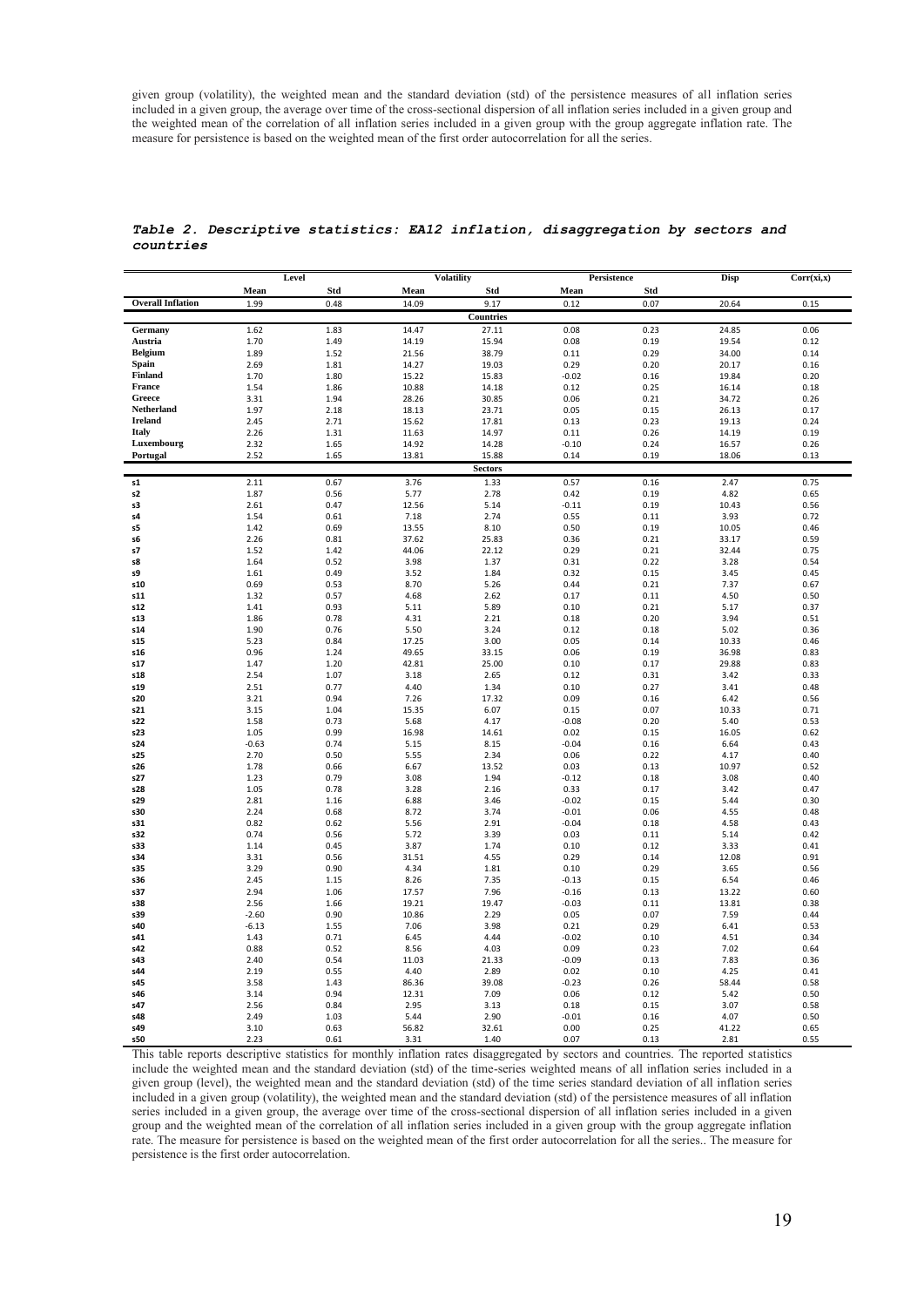|                |              |              | Period 2006:01-2009:12 |      |                  |               | Period 2006:01-2008:12 |      |
|----------------|--------------|--------------|------------------------|------|------------------|---------------|------------------------|------|
|                | 1P           | 4P           | 8P                     | 12P  | 1P               | 4P            | 8P                     | 12P  |
| в              | 0.66         | 1.97         | 2.93                   | 3.65 | 0.56             | 1.51          | 1.85                   | 2.14 |
| A1             | $0.91$ $(*)$ | 0.99         | 1.03                   | 1.07 | 0.89<br>$(* )$   | 1.04          | 1.04                   | 1.10 |
| A2             | $0.63$ (**)  | $0.71$ $(*)$ | 0.80                   | 0.84 | 0.66<br>$(* * )$ | 0.77          | 0.75                   | 0.83 |
| A3             | $0.62$ (**)  | $0.69$ (*)   | $0.77$ (*)             | 0.82 | 0.64<br>$(* * )$ | 0.75          | 0.71                   | 0.79 |
| C1             | $0.60$ (**)  | $0.70$ $(*)$ | $0.82$ (*)             | 0.87 | 0.64<br>$(* * )$ | $0.77$ $(*)$  | 0.74<br>$(*)$          | 0.82 |
| C <sub>2</sub> | $0.60$ (**)  | $0.70$ (*)   | $0.82$ (*)             | 0.89 | 0.64<br>$(* * )$ | $0.77$ $(*)$  | 0.76<br>$(*)$          | 0.85 |
| C <sub>3</sub> | $0.60$ (**)  | $0.70$ (**)  | $0.83$ (*)             | 0.90 | 0.64<br>$(* * )$ | 0.77<br>$(*)$ | 0.76<br>$(*)$          | 0.86 |
| C <sub>4</sub> | $0.60$ (**)  | $0.71$ (*)   | $0.82$ (*)             | 0.88 | 0.64<br>$(* * )$ | $0.77$ $(*)$  | 0.75<br>$(*)$          | 0.83 |
| C <sub>5</sub> | $0.60$ (**)  | $0.70$ (*)   | $0.81$ (*)             | 0.88 | 0.64<br>$(* * )$ | $0.77$ $(*)$  | 0.75<br>$(*)$          | 0.85 |
| C6             | $0.63$ (**)  | $0.72$ (*)   | $0.83$ (*)             | 0.89 | 0.68<br>$(* * )$ | 0.79<br>$(*)$ | 0.77<br>$(*)$          | 0.86 |
| C7             | $0.60$ (**)  | $0.70$ (**)  | $0.82$ (*)             | 0.89 | 0.64<br>$(* * )$ | 0.77<br>$(*)$ | 0.74<br>$(*)$          | 0.84 |
| C8             | $0.60$ (**)  | $0.71$ (*)   | $0.82$ (*)             | 0.88 | 0.64<br>$(**+)$  | $0.77$ (*)    | 0.73<br>$(*)$          | 0.83 |
| C9             | $0.62$ (**)  | $0.70$ (*)   | $0.79(*)$              | 0.85 | 0.64<br>$(* * )$ | 0.76          | 0.72                   | 0.80 |
| C10            | $0.59$ (**)  | $0.68$ (*)   | $0.77$ (*)             | 0.82 | 0.61<br>$(* * )$ | $0.75$ (*)    | 0.70<br>$(*)$          | 0.80 |
| C11            | $0.57$ (**)  | $0.68$ (*)   | $0.76$ (*)             | 0.82 | 0.61<br>'**)     | 0.74<br>$(*)$ | 0.70<br>$(*)$          | 0.78 |

*Table 3. RMSFE for the Spanish headline inflation of the Benchmark strategy and relative RMSFEs with respect to Benchmark under alternative strategies.*

B: ARIMA model for the aggregate series; A1: ARIMA models applied to regions; A2: ARIMA models applied to sectors; A3: ARIMA models applied to sectors and regions; C1: SVeqCM with the whole area; C2: SVeqCM with similar economic growth; C3: SVeqCM with similar per-capita income; C4:SVeqCM wiht similar macroeconomic conditions; C5: VeqCM with similar density of population; C6: VeqCM with geographical contiguity; C7: SVeqCM with cointegrated regions using Johansen (1995); C8: SVeqCM with regions with stationary relative prices; C9: SVeqCM with neighbours selected according to the Schwarz criterium; C10: SVeqCM with the smallest RMSFE for each individual series; C11: SVeqCM with the smallest RMSFE for a given sector.

\*\* (\*) denotes rejection at the 0.01 (0.05) significance level relative to the benchmark strategy by using the modified Diebold and Mariano (1995) test as proposed by Harvey et al. (1997).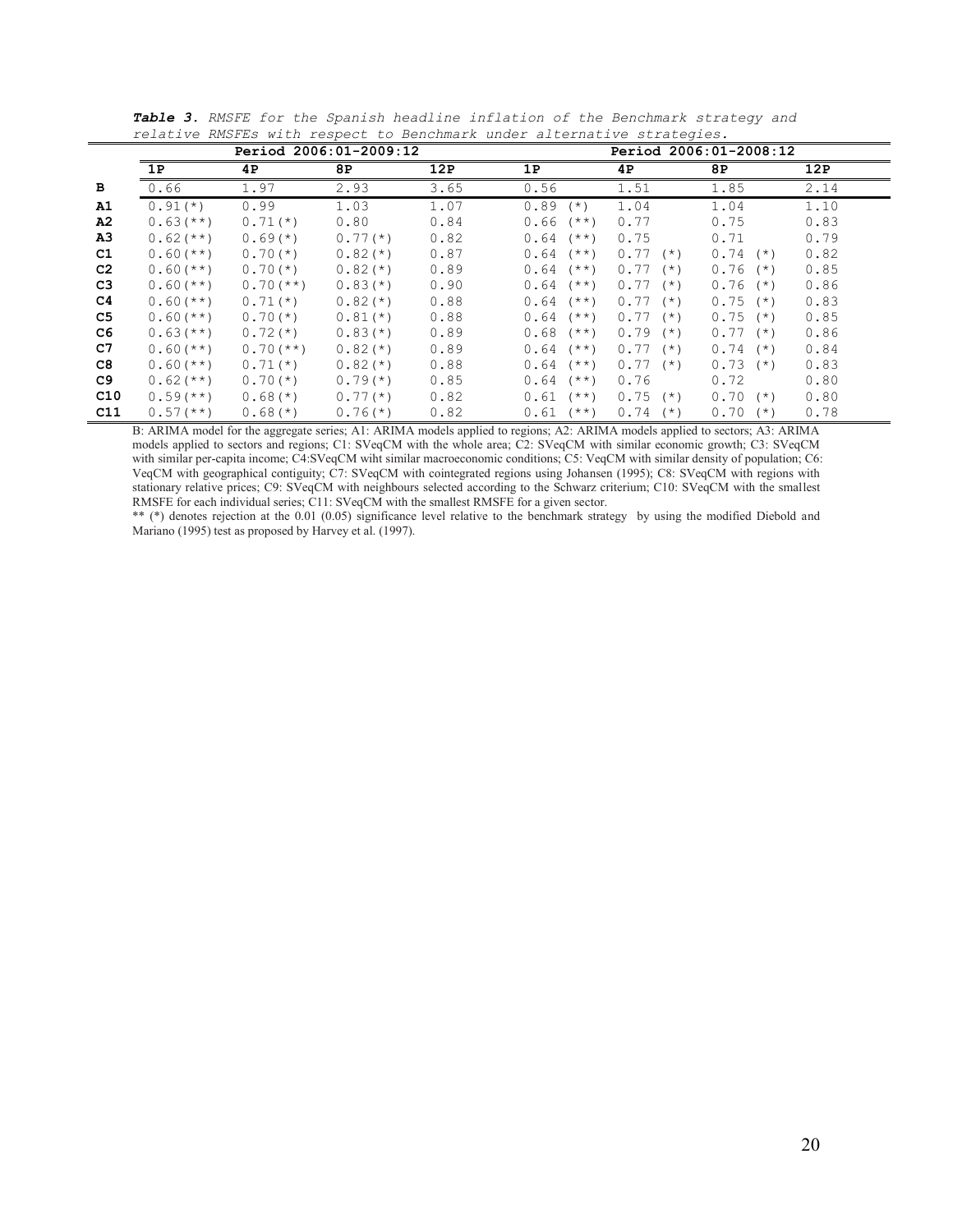

*Note: \** denotes rejection at the 0.05 significance level by using the modified Diebold and Mariano (1995) test as proposed by Harvey

et al. (1997). This test has been run by comparing strategies A3 and C1 for each individual series, and A2 (A1) with respect to the best of A3 and C1 for aggregated regions (aggregated sectors).

 $\neq$  Between brackets the number of cases significant at the 5% level.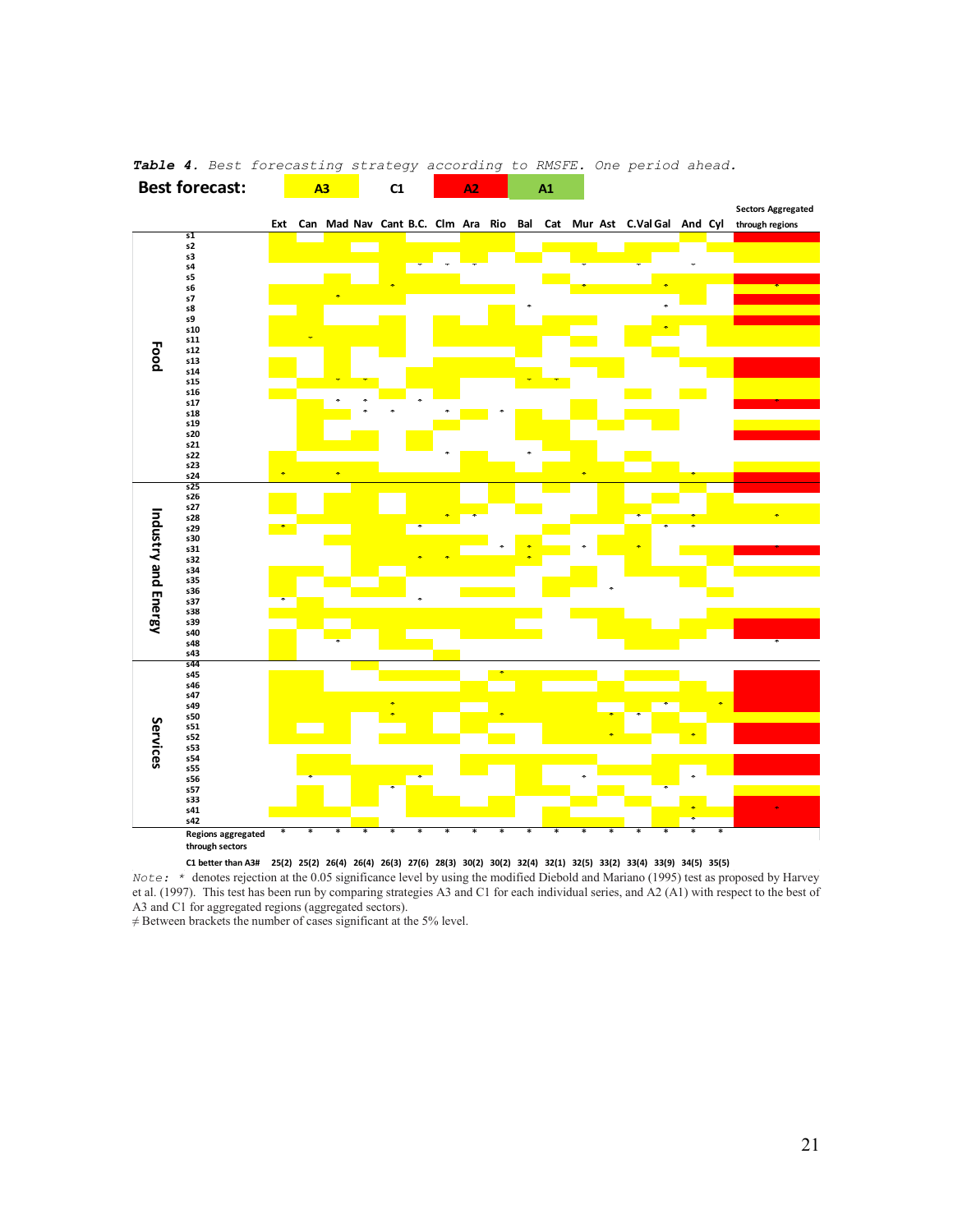

*Note:* \* denotes rejection at the 0.05 significance level by using the modified Diebold and Mariano (1995) test as proposed by Harvey et al. (1997). This test has been run by comparing strategies A3 and C1 for each individual series, and A2 (A1) with respect to the best of A3 and C1 for aggregated regions (aggregated sectors).

 $\neq$  Between brackets the number of cases significant at the 5% level.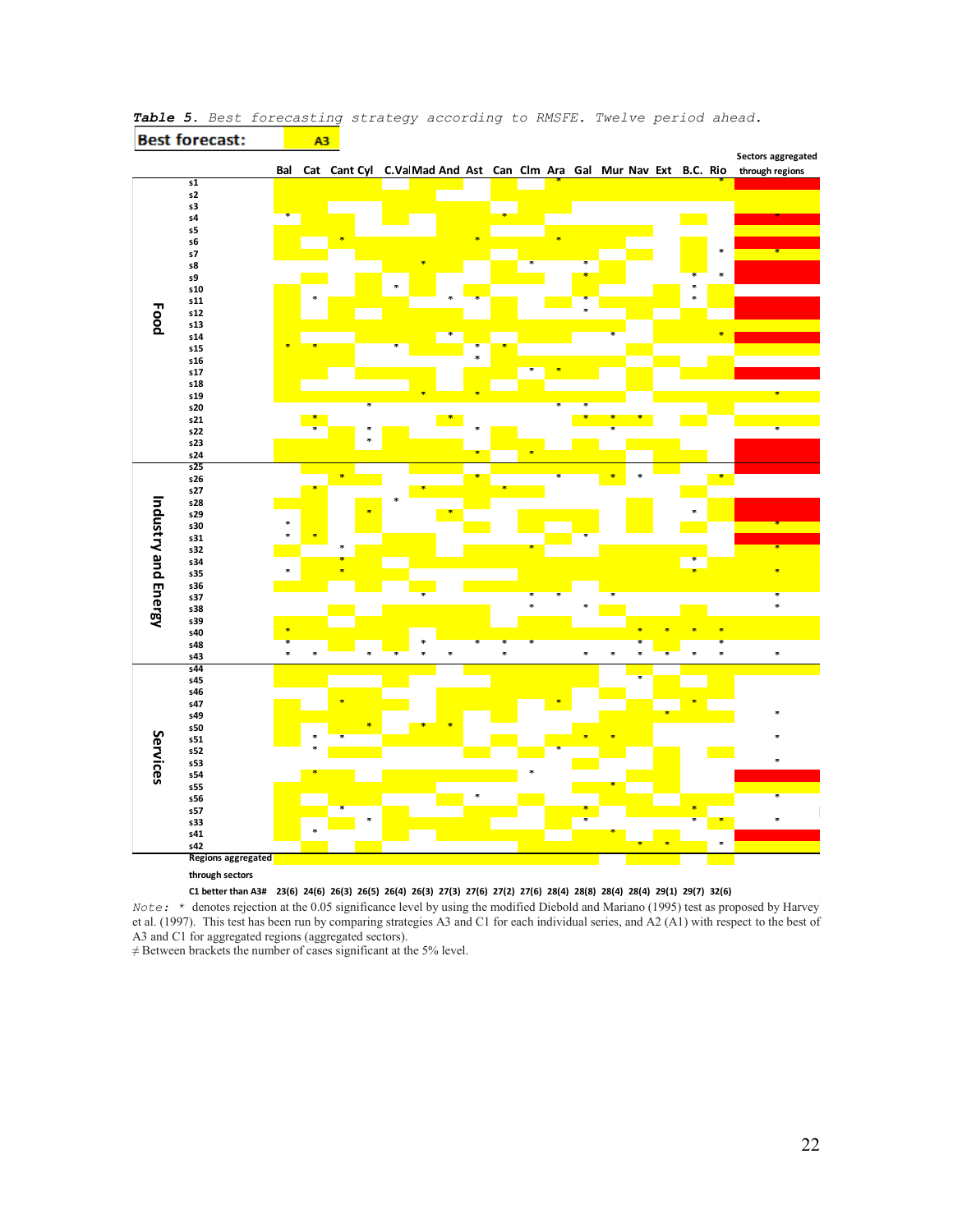|                       |         | Spain   |                        |                | Euro Area |               |  |  |  |
|-----------------------|---------|---------|------------------------|----------------|-----------|---------------|--|--|--|
|                       | Sectors | Regions | Disaggregated          | <b>Sectors</b> | Countries | Disaggregated |  |  |  |
| 1 step-ahead forecast |         |         |                        |                |           |               |  |  |  |
| A2                    | 24(8)   |         |                        | 42 (32)        |           |               |  |  |  |
|                       |         |         |                        |                |           |               |  |  |  |
| A3                    | 16(4)   | 0(0)    | 462 (78)               | 2(1)           | 2(2)      | 336 (56)      |  |  |  |
| C1                    | 17(3)   | 17(17)  | 507 (57)               | 6(2)           | 10(6)     | 264 (42)      |  |  |  |
|                       |         |         | 4 step-ahead forecast  |                |           |               |  |  |  |
| A2                    | 13(5)   |         |                        | 34 (20)        |           |               |  |  |  |
|                       |         |         |                        |                |           |               |  |  |  |
| A3                    | 21(5)   | 9(9)    | 507 (99)               | 10(1)          | 3(1)      | 324 (69)      |  |  |  |
| C1                    | 23(0)   | 8(8)    | 462 (67)               | 6(0)           | 9(3)      | 276(31)       |  |  |  |
|                       |         |         | 8 step-ahead forecast  |                |           |               |  |  |  |
| A2                    | 17(0)   |         |                        | 28(9)          |           |               |  |  |  |
|                       |         |         |                        |                |           |               |  |  |  |
| A3                    | 19(1)   | 15(6)   | 522 (79)               | 16(2)          | 3(0)      | 363(80)       |  |  |  |
| C1                    | 21(2)   | 2(2)    | 447 (65)               | 6(0)           | 8(0)      | 237 (41)      |  |  |  |
|                       |         |         | 12 step-ahead forecast |                |           |               |  |  |  |
| A2                    | 17(1)   |         |                        | 22(4)          |           |               |  |  |  |
|                       |         |         |                        |                |           |               |  |  |  |
| A3                    | 19(2)   | 15(0)   | 508 (65)               | 18(3)          | 3(1)      | 368 (44)      |  |  |  |
| C1                    | 21(4)   | 2(0)    | 461 (74)               | 10(1)          | 5(0)      | 232 (30)      |  |  |  |

*Table 6. Number of cases that the different strategies A2,A3 and C1 show the best forecasting performance in the EA12 and in Spain.*

The number of cases in which the strategy is significantly better at the 5% than the second best strategy is shown between brackets.

| <b>Region</b> | Cointegration with Spain <sup>(I)</sup> | Cointegration with other regions <sup>(II)</sup> |
|---------------|-----------------------------------------|--------------------------------------------------|
| Val           | 50                                      | 30                                               |
| <b>PV</b>     | 48                                      | 32                                               |
| Ast           | 48                                      | 32                                               |
| Ara           | 48                                      | 27                                               |
| Nav           | 47                                      | 35                                               |
| <b>Rio</b>    | 47                                      | 30                                               |
| Gal           | 46                                      | 27                                               |
| Can           | 45                                      | 31                                               |
| <b>CYL</b>    | 45                                      | 25                                               |
| Cat           | 45                                      | 25                                               |
| I.Can         | 44                                      | 39                                               |
| And           | 43                                      | 32                                               |
| <b>Bal</b>    | 43                                      | 30                                               |
| Ext           | 43                                      | 28                                               |
| <b>CLM</b>    | 42                                      | 29                                               |
| Mad           | 41                                      | 25                                               |
| Mur           | 35                                      | 25                                               |

*Table 7. Cointegration by Spanish regions*

All the estimation use the sample 1993:01-2009:12 and use a confident level of 5% to decide about cointegration.

(I) Number of sectors in each region that are cointegrated with the corresponding sector in Spain. (II) Number of sectors which are cointegrated with the corresponding sector in at least in 14 of the 19 regions.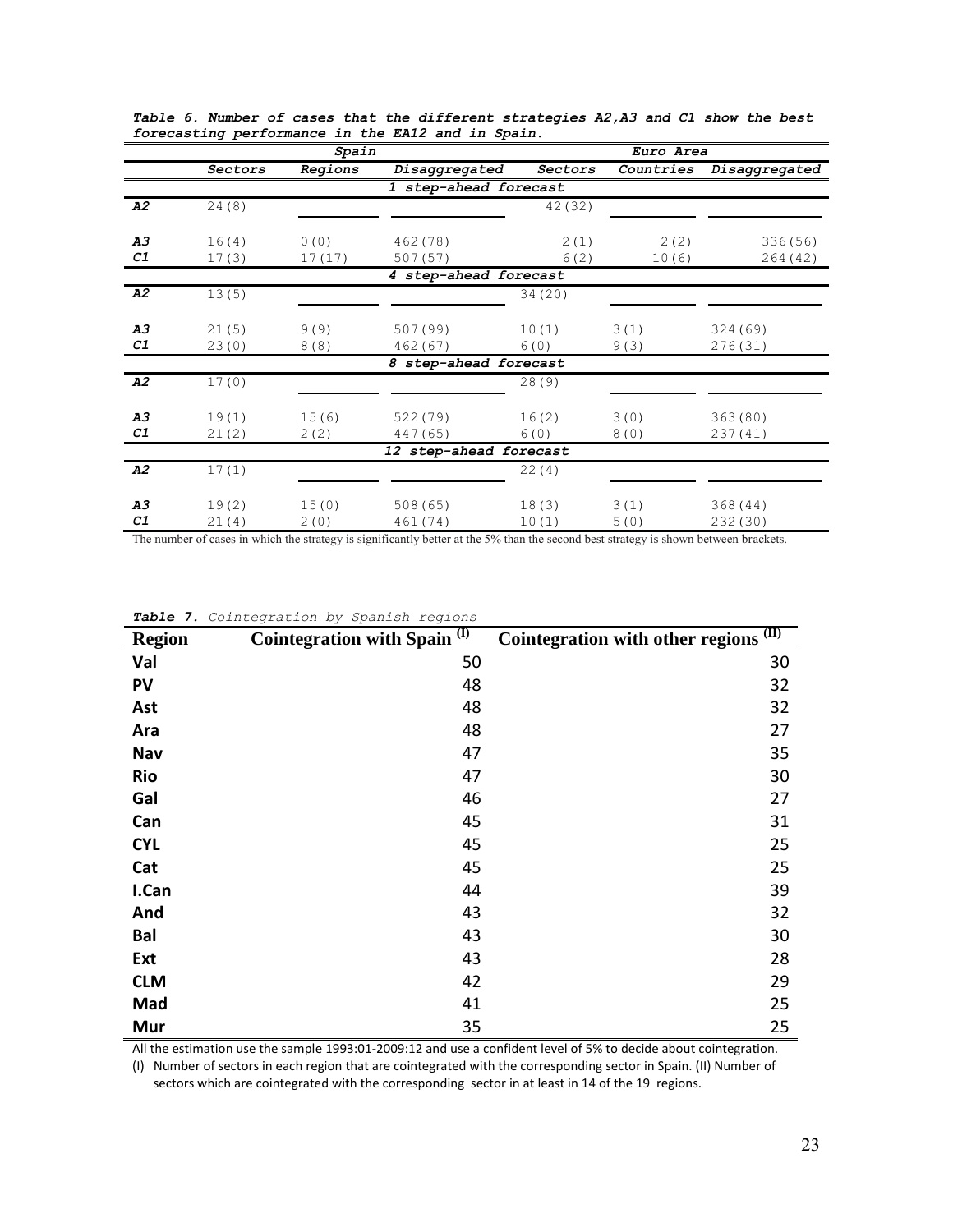| Food                                                                       |                                                                      |
|----------------------------------------------------------------------------|----------------------------------------------------------------------|
| <b>Highly cointegrated sectors</b>                                         | Low cointegrated sectors                                             |
| Potatoes, Lamb, Preserved fruits, Fish, Crustaceans, molluscs and          | Tobacco, Fresh fruit, Coffee, cacao and infusions, Vegetables, Milk, |
| processed fish, Cereals, Bread, Alcoholic drinks, sugar.                   | Pork and Eggs.                                                       |
| Industry and energy                                                        |                                                                      |
| <b>Highly cointegrated sectors</b>                                         | Low cointegrated sectors                                             |
| Men's clothes, Women's clothes, Clothes for babies and children, Men's     | Textile and home accessories, Major appliances, Non durable          |
| footwear.                                                                  | household items.                                                     |
| <b>Service</b>                                                             |                                                                      |
| <b>Highly cointegrated sectors</b>                                         | Low cointegrated sectors                                             |
| Rented apartments, Recreational objects, Publications, Repair of footwear, | Personal transportation, mail and communication.                     |
| Primary School, Complements and repair, medical services, secondary        |                                                                      |
| school, other expenses in education                                        |                                                                      |

Highly cointegrated sectors are those for which the corresponding regional series cointegrate with Spain in at least 15 regions and cointegrate with other regions in at least 14 cases. Low cointegrated sectors are those which cointegrate with Spain in 10 to 14 regions and with other regions in 9 to 13 cases.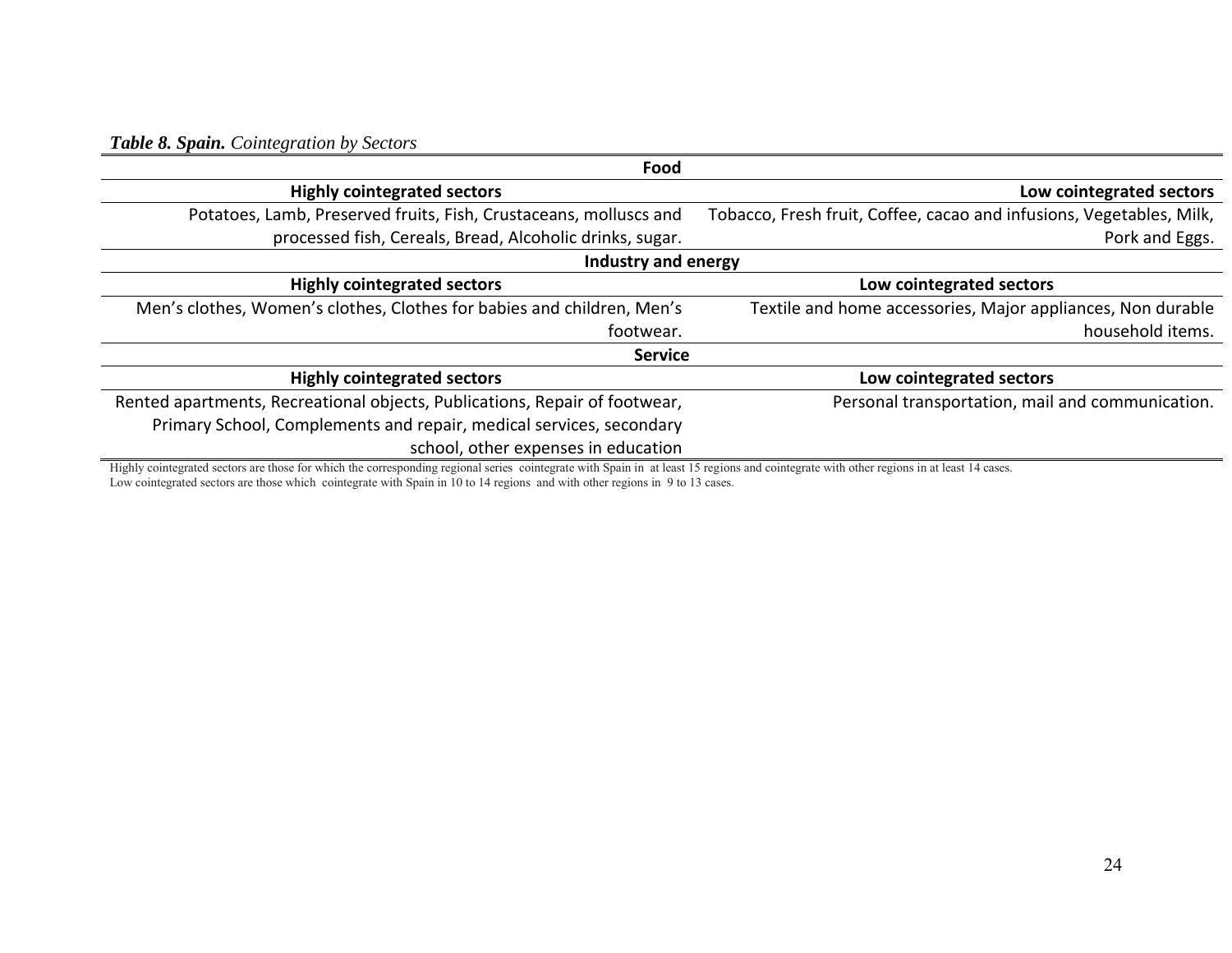

annual variations of the corresponding relative prices. This variance is computed from the observed historical values.

*Table 9. Spain. Expected variation of the relative regional prices with respect to Spain in 2008.(I)(II)* 

25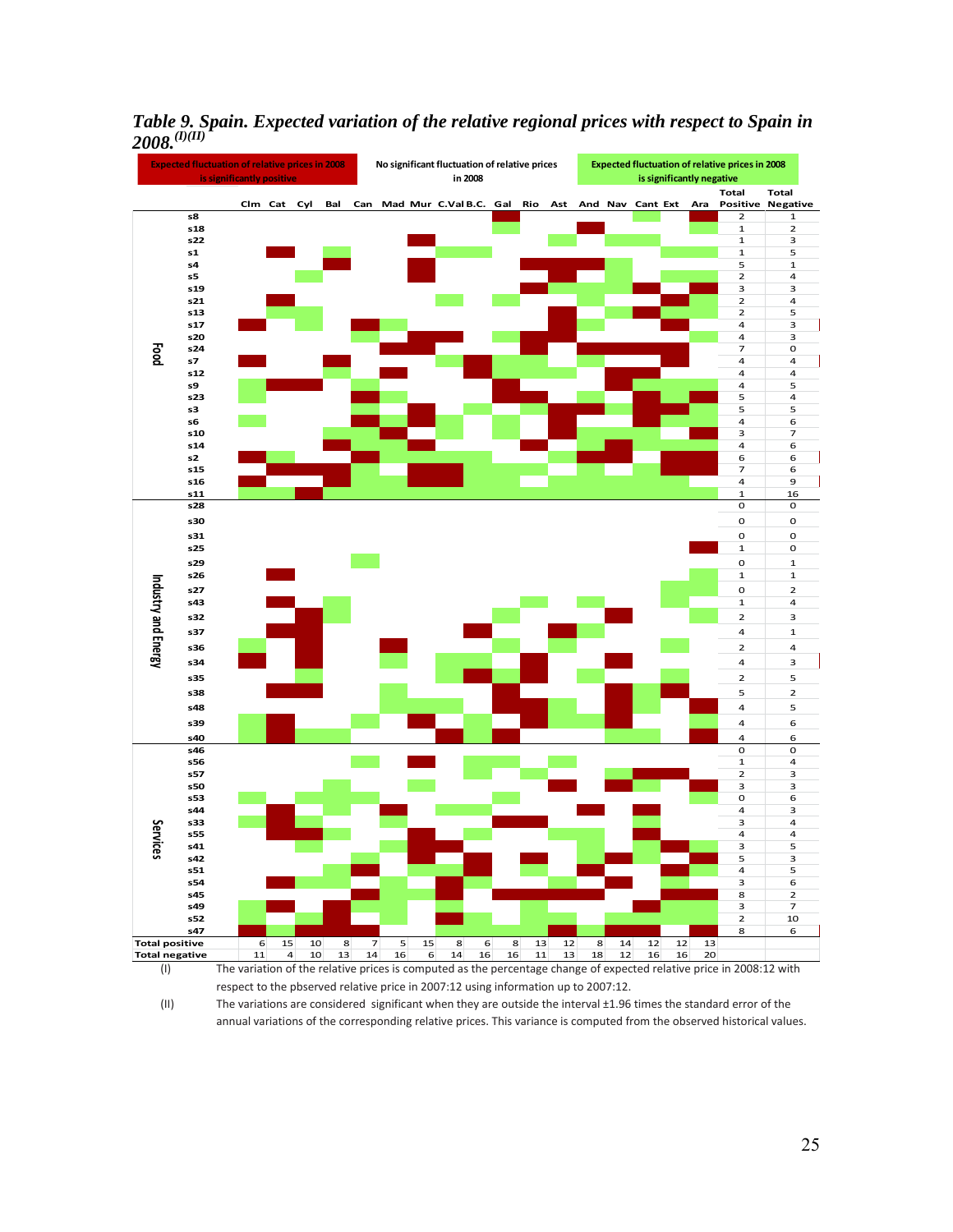|                |             | Period 2006:01-2009:12 |      |      |                         |      | Period 2006:01-2008:12 |      |
|----------------|-------------|------------------------|------|------|-------------------------|------|------------------------|------|
|                | 1P          | 4P                     | 8P   | 12P  | 1P                      | 4 P  | 8₽                     | 12P  |
| в              | 0.37        | 1.05                   | 1.73 | 2.30 | 0.33                    | 0.83 | 0.99                   | 1.25 |
| Α1             | 1.12        | 1.13                   | 1.10 | 1.08 | 1.06<br>$($ $\star$ $)$ | 1.07 | 1.10                   | 1.06 |
| A <sub>2</sub> | $0.77$ (**) | $0.81$ (*)             | 0.84 | 0.95 | 0.70<br>$(***)$         | 0.88 | 0.89                   | 1.00 |
| A <sub>3</sub> | $0.81$ (**) | 0.93                   | 0.98 | 0.99 | 0.79<br>$(***)$         | 0.93 | 0.97                   | 0.94 |
| C1             | $0.78$ (**) | $0.87$ (*)             | 0.90 | 0.95 | 0.73<br>(**)            | 0.89 | 0.90                   | 0.93 |

*Table 10. RMSFE of the Benchmark strategy and relative RMSFE with respect to Benchmark under alternative strategies (Euro Area 12).*

B: ARIMA model for the aggregate series; A1: ARIMA models applied to regions; A2: ARIMA models applied to sectors; A3: ARIMA models applied to sectors and regions; C1: SVeqCM with the whole area.

\*\* (\*) denotes rejection at the 0.01 (0.05) significance level relative to the benchmark strategy by using the modified Diebold and Mariano (1995) test as proposed by Harvey et al. (1997).

*Table 11. Comparison of strategies A2, A3 and C1.* 

|                  | $\frac{1}{2}$ $\frac{1}{2}$ $\frac{1}{2}$ $\frac{1}{2}$ $\frac{1}{2}$ $\frac{1}{2}$ $\frac{1}{2}$ $\frac{1}{2}$ $\frac{1}{2}$ $\frac{1}{2}$ $\frac{1}{2}$ $\frac{1}{2}$ $\frac{1}{2}$ $\frac{1}{2}$ $\frac{1}{2}$ $\frac{1}{2}$ $\frac{1}{2}$ $\frac{1}{2}$ $\frac{1}{2}$ $\frac{1}{2}$ $\frac{1}{2}$ $\frac{1}{2}$ |      |                      |         |  |
|------------------|---------------------------------------------------------------------------------------------------------------------------------------------------------------------------------------------------------------------------------------------------------------------------------------------------------------------|------|----------------------|---------|--|
| One period ahead |                                                                                                                                                                                                                                                                                                                     |      | Twelve periods ahead |         |  |
|                  |                                                                                                                                                                                                                                                                                                                     |      |                      |         |  |
| $-0.24$          | $-1.51$                                                                                                                                                                                                                                                                                                             | 24 D | 0.08                 | $-0.40$ |  |
|                  | $-0.84$                                                                                                                                                                                                                                                                                                             |      |                      | $-0.93$ |  |

\*\* (\*) denotes rejection at the 0.01 (0.05) significance level relative to the benchmark strategy by using the modified Diebold and Mariano (1995) test as proposed by Harvey et al. (1997).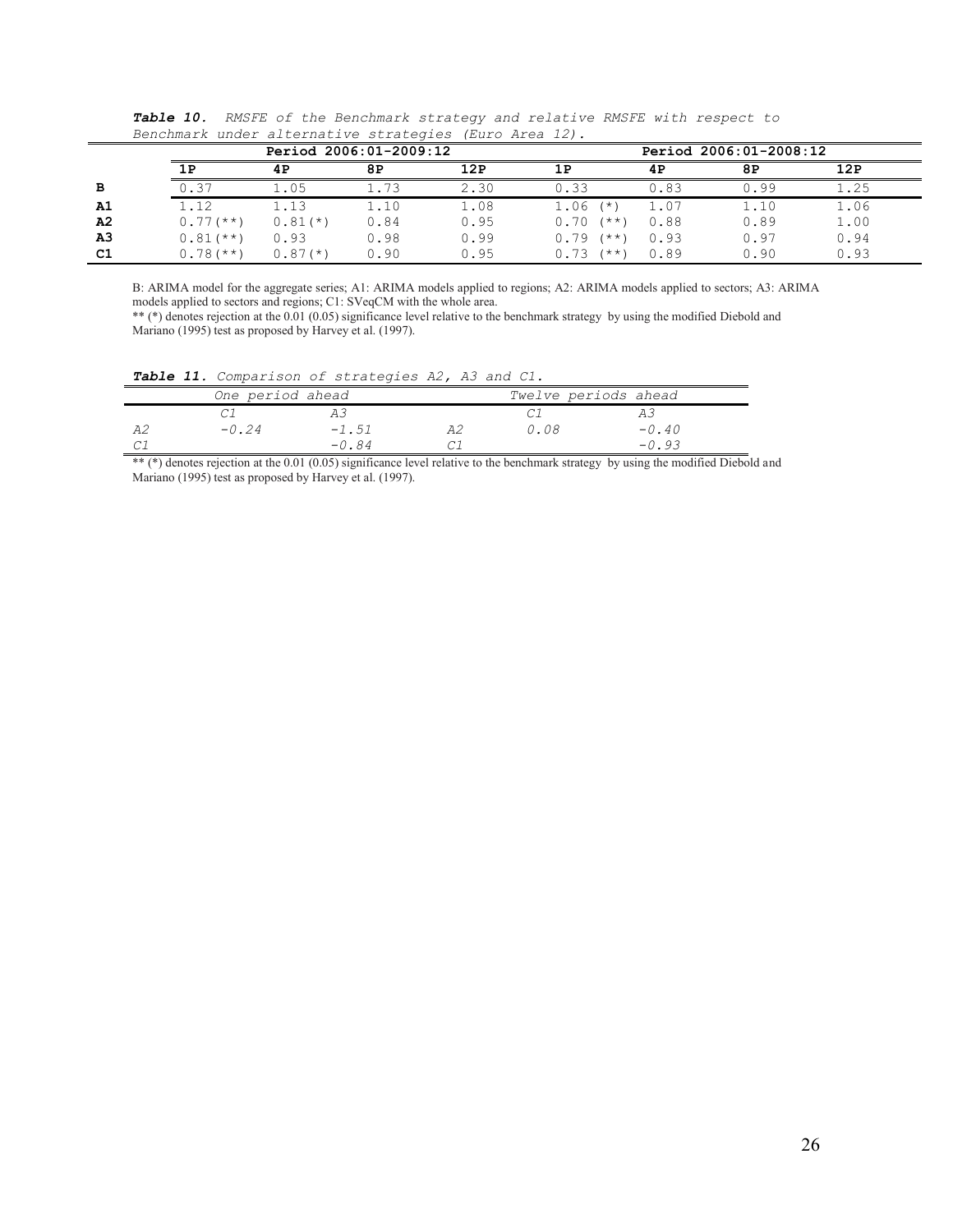*Table 12. Best forecasting strategy according to the RMSFE, one and twelve periods ahead.* 

| <b>Best forecast:</b> |  |  |
|-----------------------|--|--|
|                       |  |  |

| ź.<br>×,<br><b>Contract Contract Contract Contract Contract Contract Contract Contract Contract Contract Contract Contract Co</b><br>$\frac{1}{2}$<br>s5<br>s6<br>$\overline{\ast}$<br>s7<br>s8<br>×<br>*<br>s9<br>s10<br>s11<br>s12<br>ł.<br>*<br>s13<br>s14<br>Ą,<br>s15<br>*<br>s16<br>×<br>$\ast$<br>s17<br>*<br>s18<br>×,<br>s19<br>×<br>s20<br>s21<br>*<br>s22<br>s23<br>s24<br>$\frac{1}{2}$<br>ź.<br>s25<br>×<br>s26<br>×<br>×<br>s27<br>×<br>s28<br>ż,<br>×,<br>s29<br>×,<br>s30<br>s31<br>sk.<br>s32<br>*<br>s33<br>×,<br>s34<br>s35<br>×,<br>s36<br>$\frac{1}{2}$<br>s37<br>s38<br>$\ast$<br>*<br>s39<br>s40<br>×<br>*<br>s41<br>*<br>$\ast$<br>s42<br>s43<br>÷<br>s44<br>*<br>s45<br>s46<br>s47<br>٠<br>s48<br>×,<br>s49<br>s50<br>×, |    | One period-ahead | Twelve periods-ahead |
|---------------------------------------------------------------------------------------------------------------------------------------------------------------------------------------------------------------------------------------------------------------------------------------------------------------------------------------------------------------------------------------------------------------------------------------------------------------------------------------------------------------------------------------------------------------------------------------------------------------------------------------------------------------------------------------------------------------------------------------------------|----|------------------|----------------------|
|                                                                                                                                                                                                                                                                                                                                                                                                                                                                                                                                                                                                                                                                                                                                                   | s1 |                  |                      |
|                                                                                                                                                                                                                                                                                                                                                                                                                                                                                                                                                                                                                                                                                                                                                   | s2 |                  |                      |
|                                                                                                                                                                                                                                                                                                                                                                                                                                                                                                                                                                                                                                                                                                                                                   | s3 |                  |                      |
|                                                                                                                                                                                                                                                                                                                                                                                                                                                                                                                                                                                                                                                                                                                                                   | s4 |                  |                      |
|                                                                                                                                                                                                                                                                                                                                                                                                                                                                                                                                                                                                                                                                                                                                                   |    |                  |                      |
|                                                                                                                                                                                                                                                                                                                                                                                                                                                                                                                                                                                                                                                                                                                                                   |    |                  |                      |
|                                                                                                                                                                                                                                                                                                                                                                                                                                                                                                                                                                                                                                                                                                                                                   |    |                  |                      |
|                                                                                                                                                                                                                                                                                                                                                                                                                                                                                                                                                                                                                                                                                                                                                   |    |                  |                      |
|                                                                                                                                                                                                                                                                                                                                                                                                                                                                                                                                                                                                                                                                                                                                                   |    |                  |                      |
|                                                                                                                                                                                                                                                                                                                                                                                                                                                                                                                                                                                                                                                                                                                                                   |    |                  |                      |
|                                                                                                                                                                                                                                                                                                                                                                                                                                                                                                                                                                                                                                                                                                                                                   |    |                  |                      |
|                                                                                                                                                                                                                                                                                                                                                                                                                                                                                                                                                                                                                                                                                                                                                   |    |                  |                      |
|                                                                                                                                                                                                                                                                                                                                                                                                                                                                                                                                                                                                                                                                                                                                                   |    |                  |                      |
|                                                                                                                                                                                                                                                                                                                                                                                                                                                                                                                                                                                                                                                                                                                                                   |    |                  |                      |
|                                                                                                                                                                                                                                                                                                                                                                                                                                                                                                                                                                                                                                                                                                                                                   |    |                  |                      |
|                                                                                                                                                                                                                                                                                                                                                                                                                                                                                                                                                                                                                                                                                                                                                   |    |                  |                      |
|                                                                                                                                                                                                                                                                                                                                                                                                                                                                                                                                                                                                                                                                                                                                                   |    |                  |                      |
|                                                                                                                                                                                                                                                                                                                                                                                                                                                                                                                                                                                                                                                                                                                                                   |    |                  |                      |
|                                                                                                                                                                                                                                                                                                                                                                                                                                                                                                                                                                                                                                                                                                                                                   |    |                  |                      |
|                                                                                                                                                                                                                                                                                                                                                                                                                                                                                                                                                                                                                                                                                                                                                   |    |                  |                      |
|                                                                                                                                                                                                                                                                                                                                                                                                                                                                                                                                                                                                                                                                                                                                                   |    |                  |                      |
|                                                                                                                                                                                                                                                                                                                                                                                                                                                                                                                                                                                                                                                                                                                                                   |    |                  |                      |
|                                                                                                                                                                                                                                                                                                                                                                                                                                                                                                                                                                                                                                                                                                                                                   |    |                  |                      |
|                                                                                                                                                                                                                                                                                                                                                                                                                                                                                                                                                                                                                                                                                                                                                   |    |                  |                      |
|                                                                                                                                                                                                                                                                                                                                                                                                                                                                                                                                                                                                                                                                                                                                                   |    |                  |                      |
|                                                                                                                                                                                                                                                                                                                                                                                                                                                                                                                                                                                                                                                                                                                                                   |    |                  |                      |
|                                                                                                                                                                                                                                                                                                                                                                                                                                                                                                                                                                                                                                                                                                                                                   |    |                  |                      |
|                                                                                                                                                                                                                                                                                                                                                                                                                                                                                                                                                                                                                                                                                                                                                   |    |                  |                      |
|                                                                                                                                                                                                                                                                                                                                                                                                                                                                                                                                                                                                                                                                                                                                                   |    |                  |                      |
|                                                                                                                                                                                                                                                                                                                                                                                                                                                                                                                                                                                                                                                                                                                                                   |    |                  |                      |
|                                                                                                                                                                                                                                                                                                                                                                                                                                                                                                                                                                                                                                                                                                                                                   |    |                  |                      |
|                                                                                                                                                                                                                                                                                                                                                                                                                                                                                                                                                                                                                                                                                                                                                   |    |                  |                      |
|                                                                                                                                                                                                                                                                                                                                                                                                                                                                                                                                                                                                                                                                                                                                                   |    |                  |                      |
|                                                                                                                                                                                                                                                                                                                                                                                                                                                                                                                                                                                                                                                                                                                                                   |    |                  |                      |
|                                                                                                                                                                                                                                                                                                                                                                                                                                                                                                                                                                                                                                                                                                                                                   |    |                  |                      |
|                                                                                                                                                                                                                                                                                                                                                                                                                                                                                                                                                                                                                                                                                                                                                   |    |                  |                      |
|                                                                                                                                                                                                                                                                                                                                                                                                                                                                                                                                                                                                                                                                                                                                                   |    |                  |                      |
|                                                                                                                                                                                                                                                                                                                                                                                                                                                                                                                                                                                                                                                                                                                                                   |    |                  |                      |
|                                                                                                                                                                                                                                                                                                                                                                                                                                                                                                                                                                                                                                                                                                                                                   |    |                  |                      |
|                                                                                                                                                                                                                                                                                                                                                                                                                                                                                                                                                                                                                                                                                                                                                   |    |                  |                      |
|                                                                                                                                                                                                                                                                                                                                                                                                                                                                                                                                                                                                                                                                                                                                                   |    |                  |                      |
|                                                                                                                                                                                                                                                                                                                                                                                                                                                                                                                                                                                                                                                                                                                                                   |    |                  |                      |
|                                                                                                                                                                                                                                                                                                                                                                                                                                                                                                                                                                                                                                                                                                                                                   |    |                  |                      |
|                                                                                                                                                                                                                                                                                                                                                                                                                                                                                                                                                                                                                                                                                                                                                   |    |                  |                      |
|                                                                                                                                                                                                                                                                                                                                                                                                                                                                                                                                                                                                                                                                                                                                                   |    |                  |                      |
|                                                                                                                                                                                                                                                                                                                                                                                                                                                                                                                                                                                                                                                                                                                                                   |    |                  |                      |
|                                                                                                                                                                                                                                                                                                                                                                                                                                                                                                                                                                                                                                                                                                                                                   |    |                  |                      |
|                                                                                                                                                                                                                                                                                                                                                                                                                                                                                                                                                                                                                                                                                                                                                   |    |                  |                      |
|                                                                                                                                                                                                                                                                                                                                                                                                                                                                                                                                                                                                                                                                                                                                                   |    |                  |                      |
|                                                                                                                                                                                                                                                                                                                                                                                                                                                                                                                                                                                                                                                                                                                                                   |    |                  |                      |
|                                                                                                                                                                                                                                                                                                                                                                                                                                                                                                                                                                                                                                                                                                                                                   |    |                  |                      |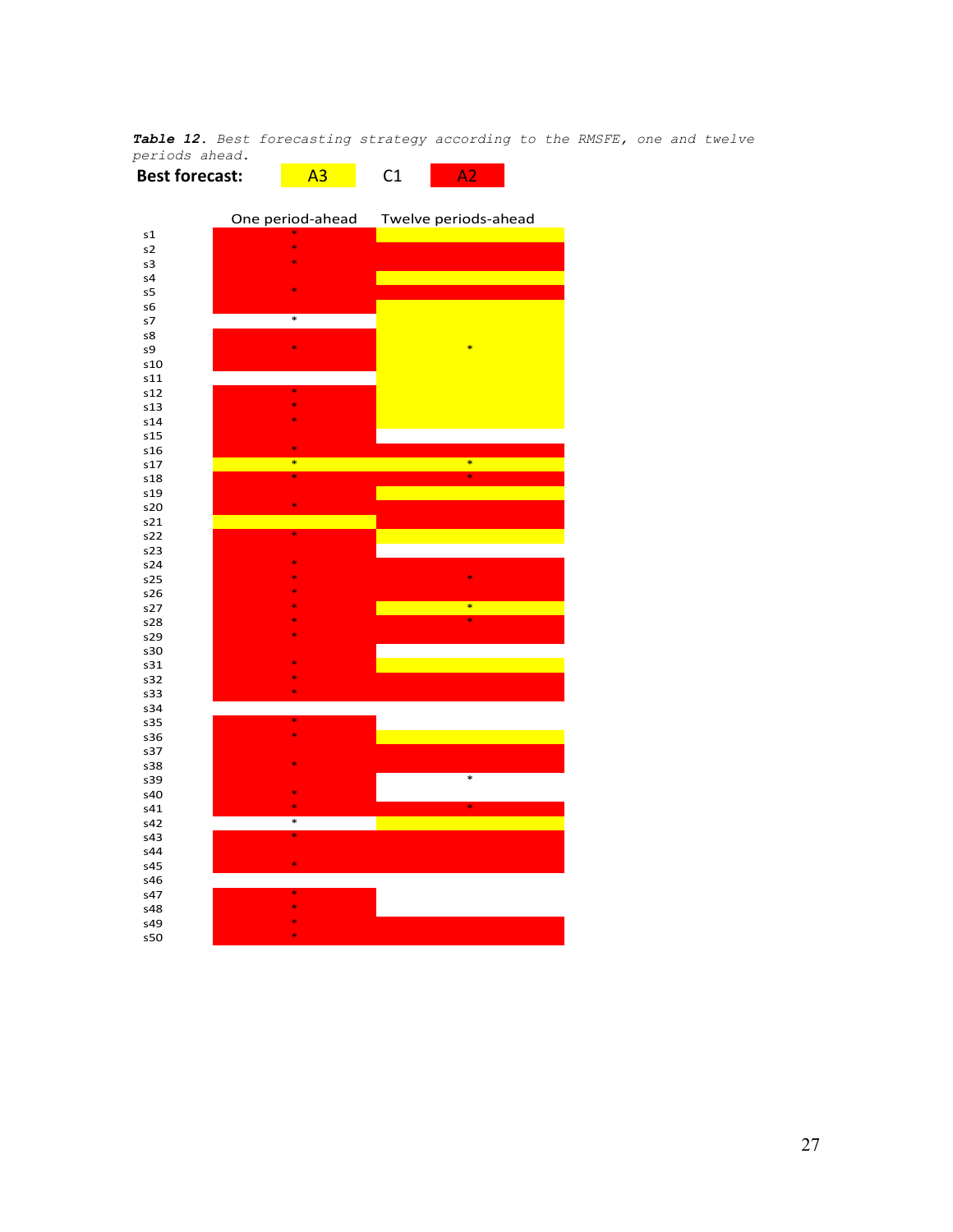| Country | Cointegration with the EA12<br>$(\bot)$ | Cointegration with other EA12<br>countries (II)                       |
|---------|-----------------------------------------|-----------------------------------------------------------------------|
| Spa     | 44                                      | 24                                                                    |
| Por     | 44                                      | 21                                                                    |
| Bel     | 43                                      | 25                                                                    |
| Ger     | 43                                      | 24                                                                    |
| Fra     | 42                                      | 31                                                                    |
| Ita     | 42                                      | 31                                                                    |
| Gre     | 41                                      | 25                                                                    |
| Irl     | 41                                      | 24                                                                    |
| Aus     | 41                                      | 21                                                                    |
| Lux     | 40                                      | 23                                                                    |
| Hol     | 40                                      | 22                                                                    |
| Fin     | 40                                      | 19                                                                    |
|         |                                         | all the estimative use the semels 1000.01 0000.10 and use a sempident |

|  | Table 13 Cointegration by EA12 countries |  |  |
|--|------------------------------------------|--|--|
|  |                                          |  |  |

All the estimation use the sample 1993:01-2009:12 and use a confident level of 5% to decide about cointegration.

(I)Number of sectors in each country that are cointegrated with the corresponding sector in the EA12 using a sample 1993:01-2009:12. (II) Number of sectors which are cointegrated with a similar sector in more than 6 countries.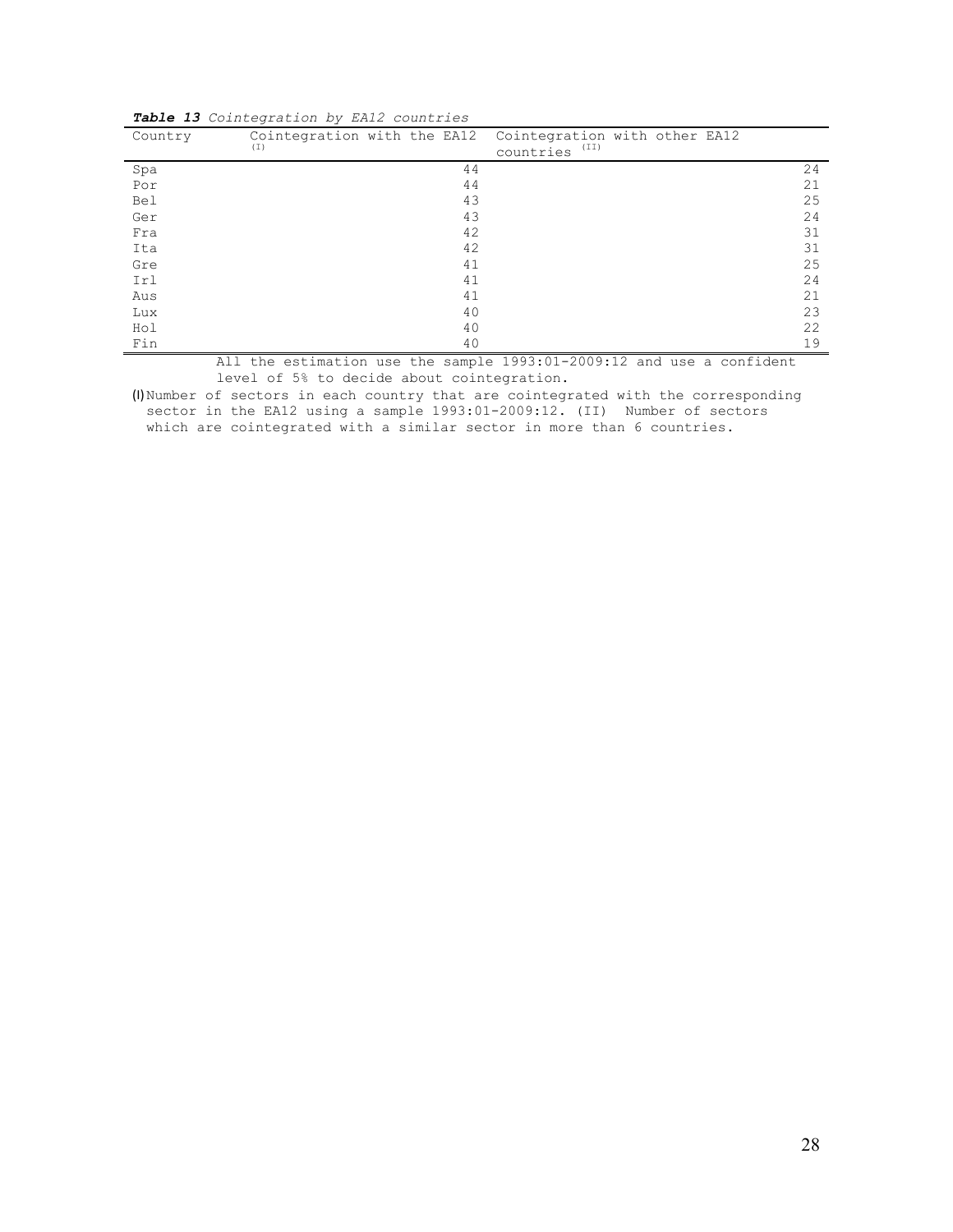### *Table 14. EA12 Cointegration by Sectors*

| Food                                                                                                                                                                                                                                                                                                                                                                                                                                                                                                                                                                                |                                                       |
|-------------------------------------------------------------------------------------------------------------------------------------------------------------------------------------------------------------------------------------------------------------------------------------------------------------------------------------------------------------------------------------------------------------------------------------------------------------------------------------------------------------------------------------------------------------------------------------|-------------------------------------------------------|
| Highly cointegrated sectors                                                                                                                                                                                                                                                                                                                                                                                                                                                                                                                                                         | Low cointegrated sectors                              |
| Fruit, vegetables; foot products nec; spirits; wine and beer.                                                                                                                                                                                                                                                                                                                                                                                                                                                                                                                       | Oil and fat; coffee, tea and cocoa.                   |
| Industry and energy                                                                                                                                                                                                                                                                                                                                                                                                                                                                                                                                                                 |                                                       |
| Highly cointegrated sectors                                                                                                                                                                                                                                                                                                                                                                                                                                                                                                                                                         | Low cointegrated sectors                              |
| Clothing; footwear including repair; furniture and furnishing,<br>carpets and other floor covering; households textiles; glassware;<br>tools and equipment for house and garden; motor cars; spare parts<br>and accessories for personal transport equipment; audiovisual,<br>photographic and information processing equipment; other major<br>durables for recreation and culture; newspapers, books and<br>stationery.                                                                                                                                                           | Fuels and lubricants for personal transport equipment |
| Service                                                                                                                                                                                                                                                                                                                                                                                                                                                                                                                                                                             |                                                       |
| Highly cointegrated sectors                                                                                                                                                                                                                                                                                                                                                                                                                                                                                                                                                         | Low cointegrated sectors                              |
| Maintenance and repair of personal transport equipment; maintenance<br>and repair of personal transport equipment; actual rentals for<br>housing; maintenance and repair of the dwelling; water supply and<br>miscellaneous services relating to the dwelling; domestic services<br>and household services; health; other services in respect of<br>personal transport equipment; postal services; recreational and<br>cultural services; package holidays; education; restaurants, cafés<br>and the like; canteens; accommodation services; miscellaneous of<br>goods and services |                                                       |

Highly cointegrated sectors are those for which the corresponding country series cointegrate with the EA12 at least 8 countries and cointegrate with other countries in at least 8 cases.

Low cointegrated sectors are those which cointegrate with the EA12 in less than 6 cases and with other countries in less than 6 cases.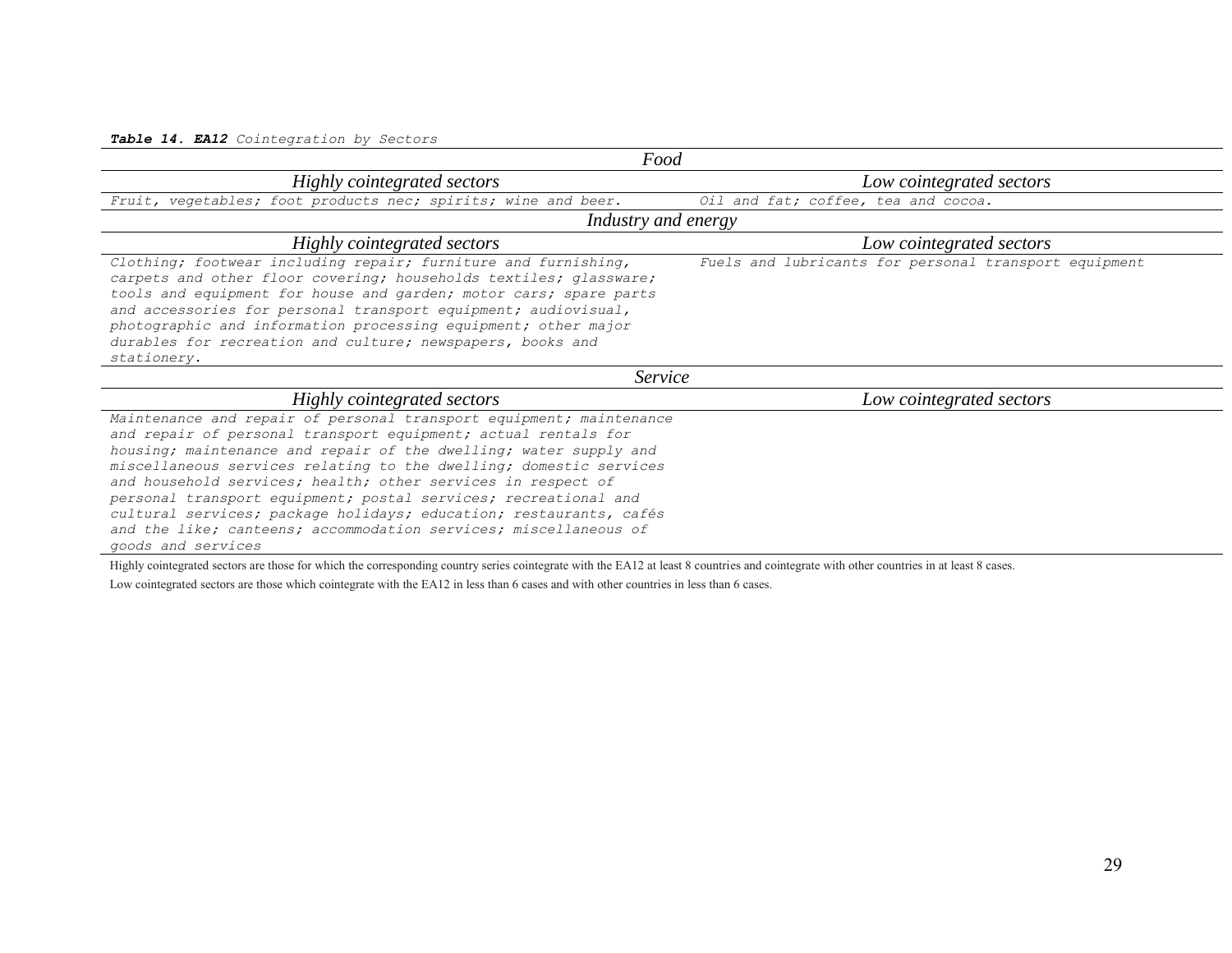

*Table 15. EA12. Expected variation of the relative regional sectoral prices with respect to EA12 in 2008.(I)(II)*

(I) The variation of the relative prices is computed as the percentage change of expected relative price in 2007:12 compared to the expected relative price in 2008:01 using information up to 2007:12.

(II) The variations are considered as significant when they are outside the interval ±1.96 times the standard error of the relative price fluctuations. This variance is computed from the observed historical values.